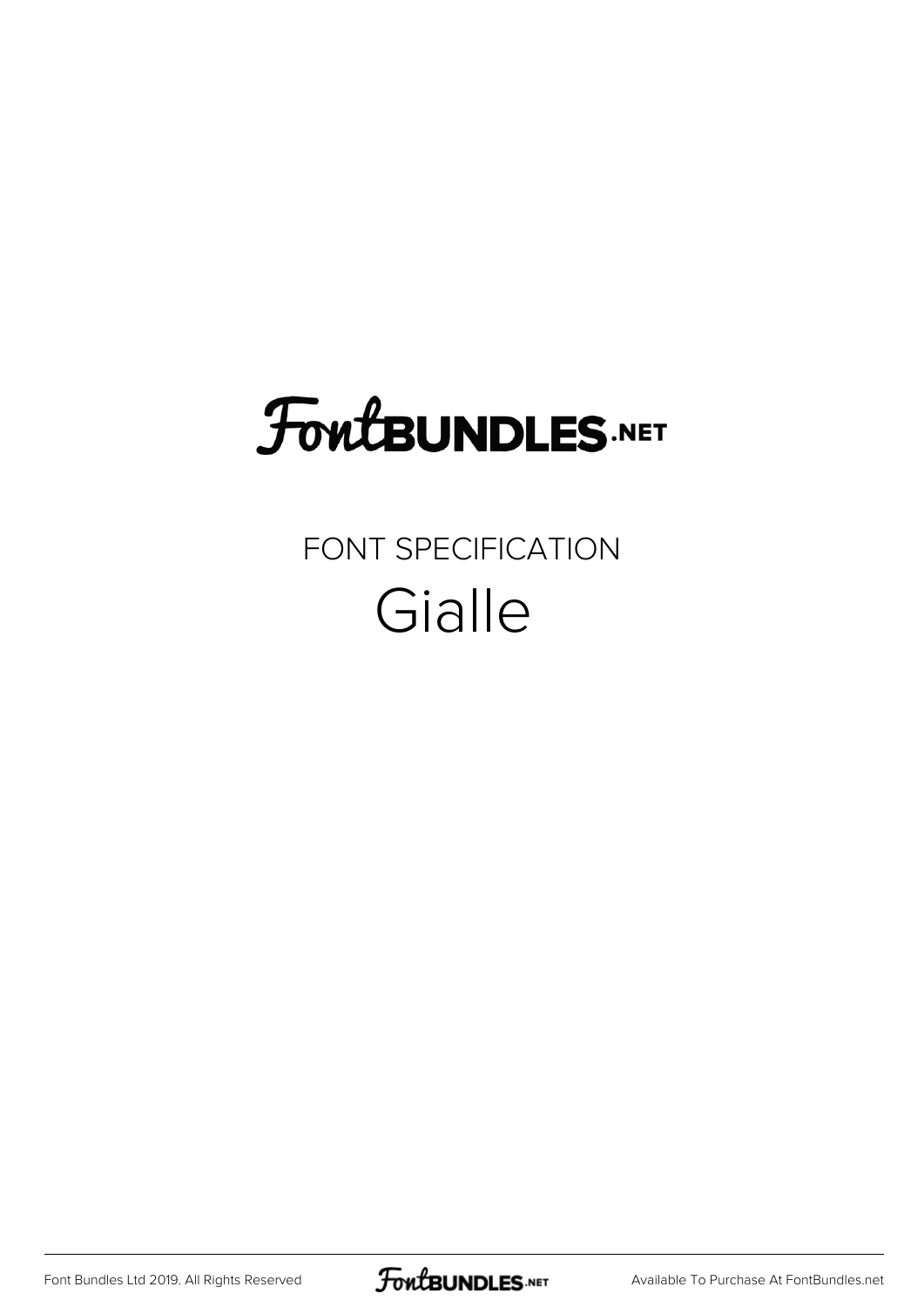

**Uppercase Characters** 

### A B C D E F G H I J K L M N O P Q R S T U V WXYZ

Lowercase Characters

### A B C D E F G H I J K L M N O P Q R S T U V WXYZ

**Numbers** 

#### *0123456789*

Punctuation and Symbols



All Other Glyphs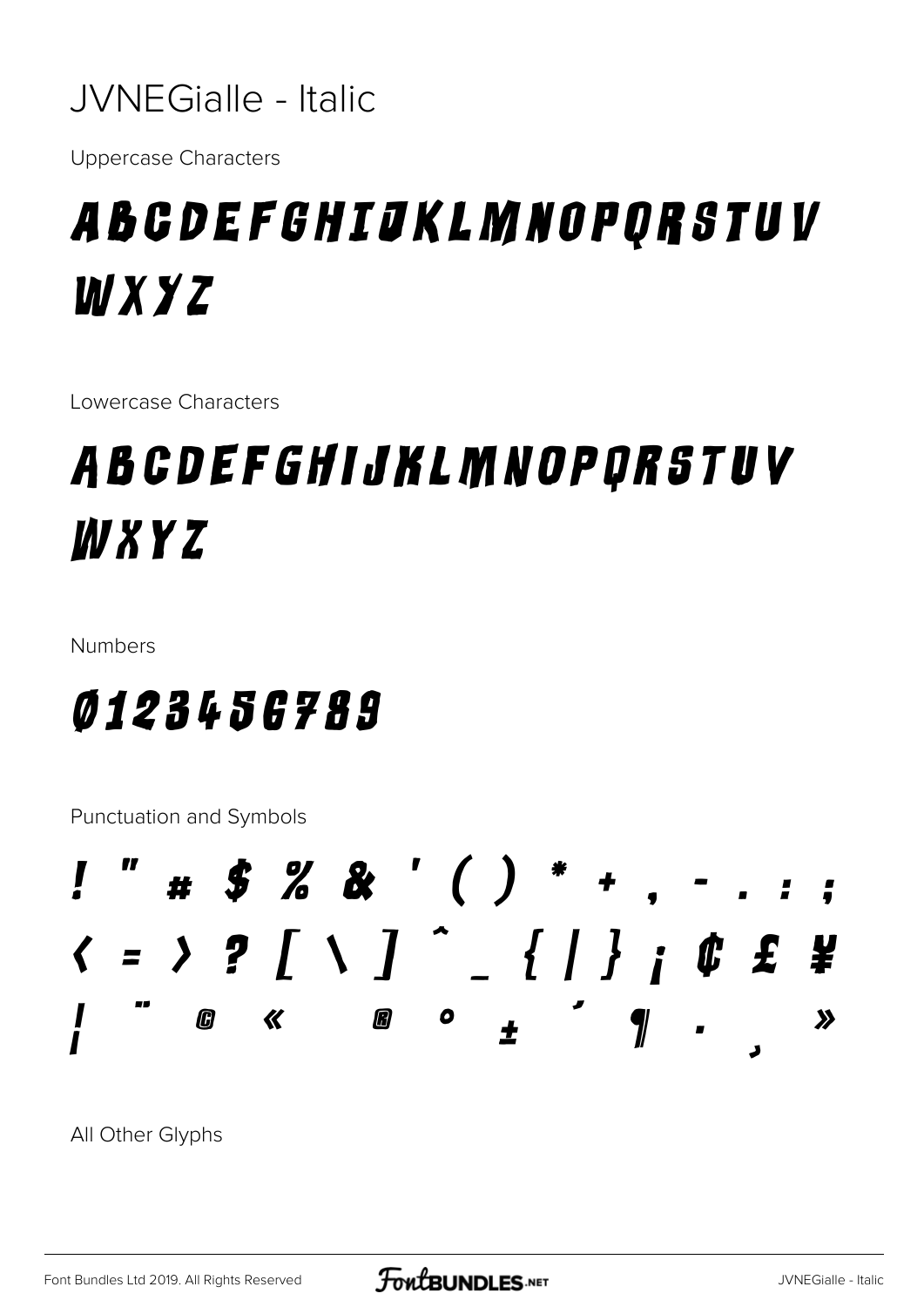|  | À Á Â Ã Ä Å Æ Ç È                                                                                                                                                                                                                                                                                                                                                                                                                                                                            |  |  |  |
|--|----------------------------------------------------------------------------------------------------------------------------------------------------------------------------------------------------------------------------------------------------------------------------------------------------------------------------------------------------------------------------------------------------------------------------------------------------------------------------------------------|--|--|--|
|  | ÉÊË TÍTIĐÑ                                                                                                                                                                                                                                                                                                                                                                                                                                                                                   |  |  |  |
|  | $\begin{array}{ccccccccccccccccc} \dot{\mathbf{0}} & \dot{\mathbf{0}} & \dot{\mathbf{0}} & \dot{\mathbf{0}} & \dot{\mathbf{0}} & \dot{\mathbf{0}} & \dot{\mathbf{0}} & \dot{\mathbf{0}} & \dot{\mathbf{0}} & \dot{\mathbf{0}} & \dot{\mathbf{0}} & \dot{\mathbf{0}} & \dot{\mathbf{0}} & \dot{\mathbf{0}} & \dot{\mathbf{0}} & \dot{\mathbf{0}} & \dot{\mathbf{0}} & \dot{\mathbf{0}} & \dot{\mathbf{0}} & \dot{\mathbf{0}} & \dot{\mathbf{0}} & \dot{\mathbf{0}} & \dot{\mathbf{0}} & \dot$ |  |  |  |
|  | $\begin{array}{ccccccccccccccccccccc} 0 & \ddot{U} & \ddot{U} & \dot{Y} & \dot{P} & \dot{B} & \dot{A} & \dot{A} & \dot{A} & \dot{A} & \ddot{A} \end{array}$                                                                                                                                                                                                                                                                                                                                  |  |  |  |
|  | ÄÄÆÇ È É Ë Ë Ï                                                                                                                                                                                                                                                                                                                                                                                                                                                                               |  |  |  |
|  | $\boldsymbol{j}$ $\boldsymbol{j}$ $\boldsymbol{k}$ $\boldsymbol{j}$ $\boldsymbol{j}$ $\boldsymbol{j}$ $\boldsymbol{j}$ $\boldsymbol{j}$ $\boldsymbol{j}$ $\boldsymbol{j}$ $\boldsymbol{j}$ $\boldsymbol{j}$ $\boldsymbol{j}$ $\boldsymbol{j}$ $\boldsymbol{j}$ $\boldsymbol{j}$ $\boldsymbol{j}$ $\boldsymbol{j}$ $\boldsymbol{j}$ $\boldsymbol{j}$ $\boldsymbol{j}$ $\boldsymbol{j}$ $\boldsymbol{j}$ $\boldsymbol{j}$ $\boldsymbol{j}$ $\boldsymbol{j}$ $\boldsymbol{j}$ $\boldsymbol{j$   |  |  |  |
|  | $\mathbf{y} = \mathbf{y} - \mathbf{y} - \mathbf{y} - \mathbf{y} - \mathbf{y} - \mathbf{y} - \mathbf{y} - \mathbf{y} - \mathbf{y} - \mathbf{y} - \mathbf{y} - \mathbf{y} - \mathbf{y} - \mathbf{y} - \mathbf{y} - \mathbf{y} - \mathbf{y} - \mathbf{y} - \mathbf{y} - \mathbf{y} - \mathbf{y} - \mathbf{y} - \mathbf{y} - \mathbf{y} - \mathbf{y} - \mathbf{y} - \mathbf{y} - \mathbf{y} - \mathbf{y} - \mathbf{y} - \mathbf$                                                                 |  |  |  |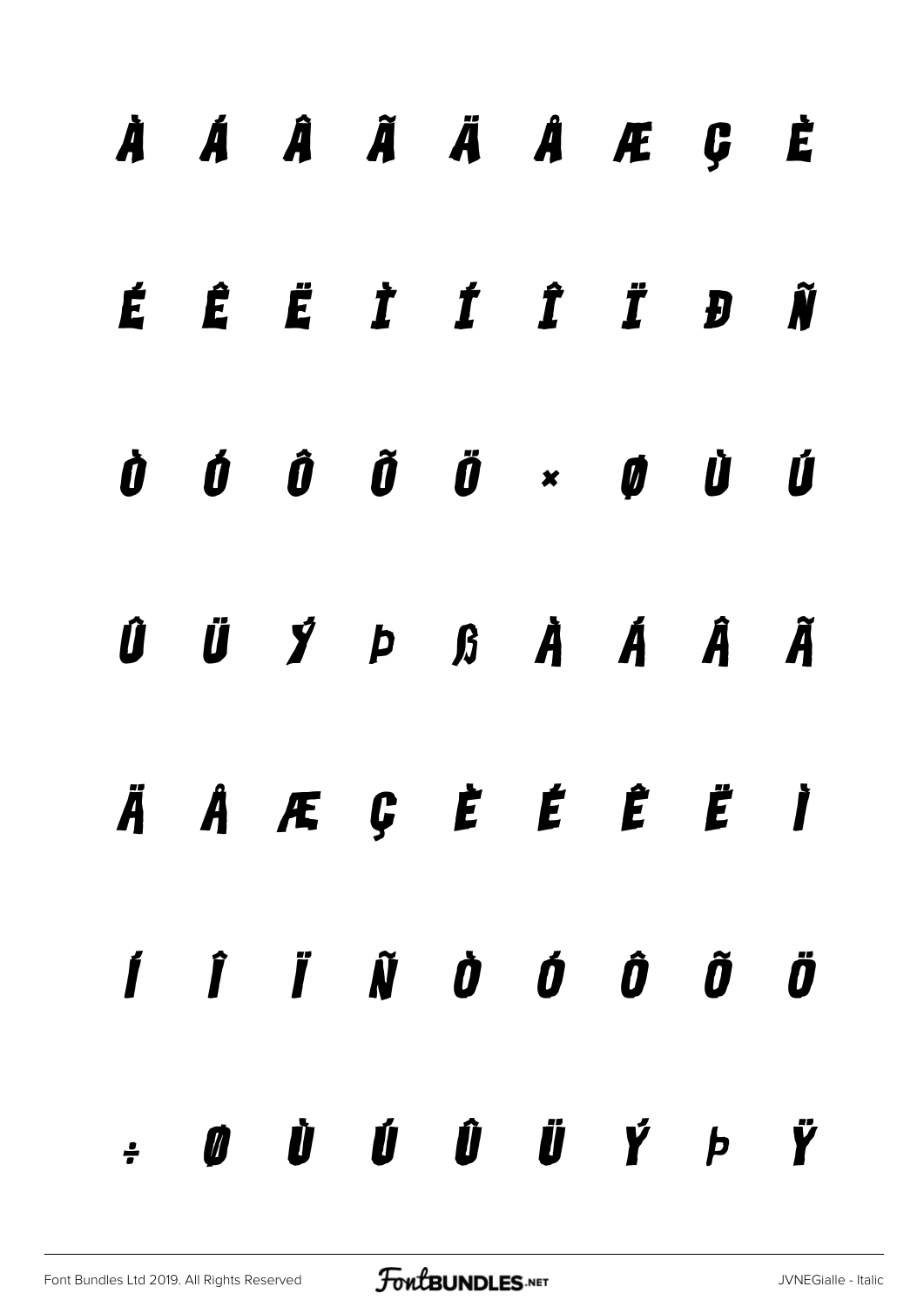|  | ĂĂĄĄ Ć Ć Č Č Ď                                                                       |  |  |  |
|--|--------------------------------------------------------------------------------------|--|--|--|
|  | $D'$ $D$ $D$ $\acute{E}$ $\acute{E}$ $\acute{E}$ $\acute{E}$ $\acute{E}$ $\acute{E}$ |  |  |  |
|  | ĞĞĮĮ İIII KL                                                                         |  |  |  |
|  | ĹĽĽŁŁŃŃŇ                                                                             |  |  |  |
|  | ŐŐŒŒŔŔŘŠ                                                                             |  |  |  |
|  | $\dot{5}$ $\dot{5}$ $\dot{5}$ $\dot{5}$ $\dot{7}$ $\dot{0}$ $\dot{0}$                |  |  |  |
|  | Ų Ų Ÿ Ź Ź Ż Ż Ž Ž                                                                    |  |  |  |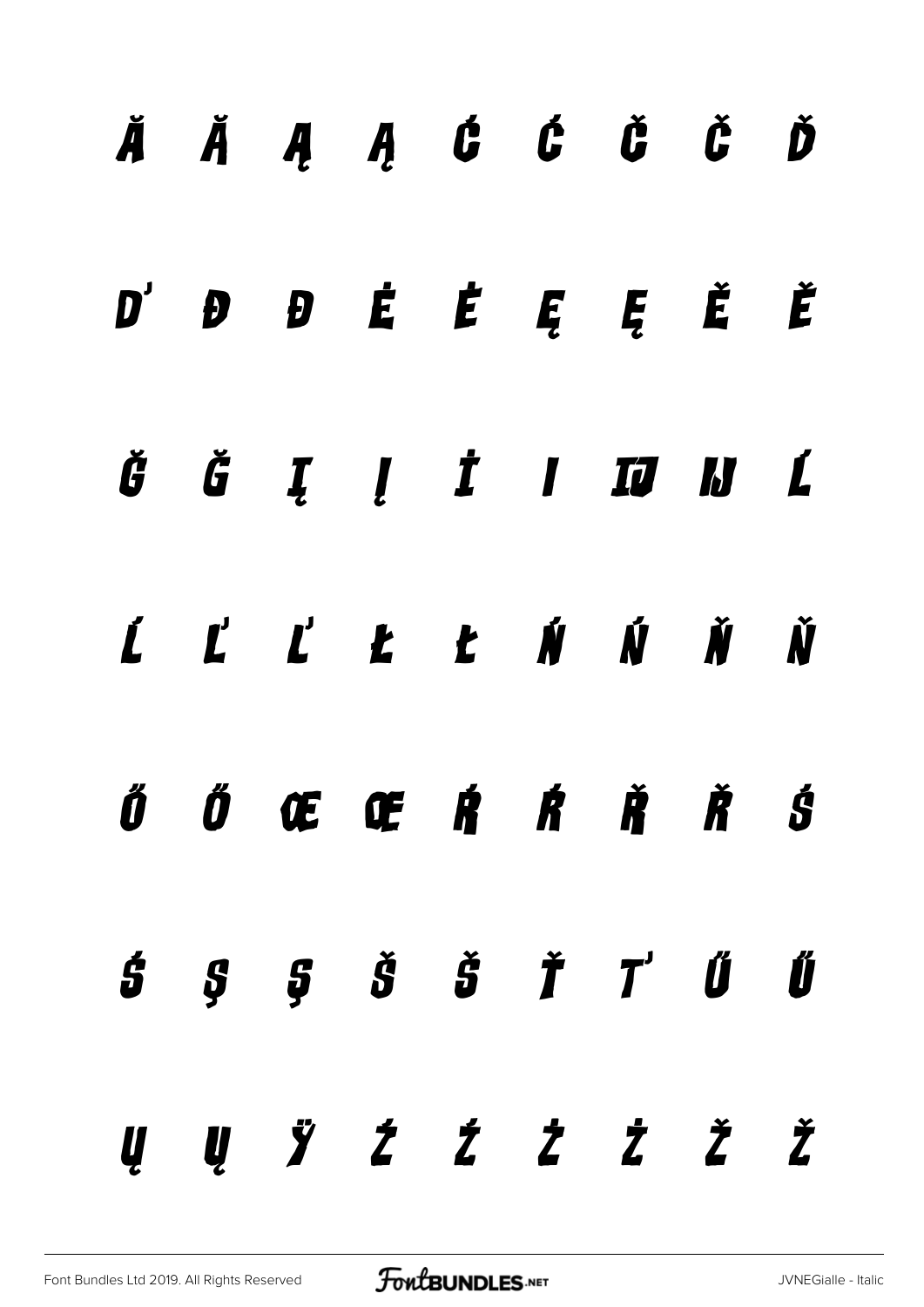|                           |  |  |  | Á É HÍ Ó Ý A B A                                                                     |  |
|---------------------------|--|--|--|--------------------------------------------------------------------------------------|--|
|                           |  |  |  | EZHOIK AMN                                                                           |  |
|                           |  |  |  | O N P T Y O X Q Ï                                                                    |  |
|                           |  |  |  | $\ddot{Y}$ $\acute{\epsilon}$ $\beta$ $\psi$ $\epsilon$ $\theta$ $K$ $\lambda$ $\mu$ |  |
|                           |  |  |  | $V \quad P \quad T \quad \phi \quad X \quad - \quad - \quad \cdots$                  |  |
| $\mathbf{J}^{\text{max}}$ |  |  |  |                                                                                      |  |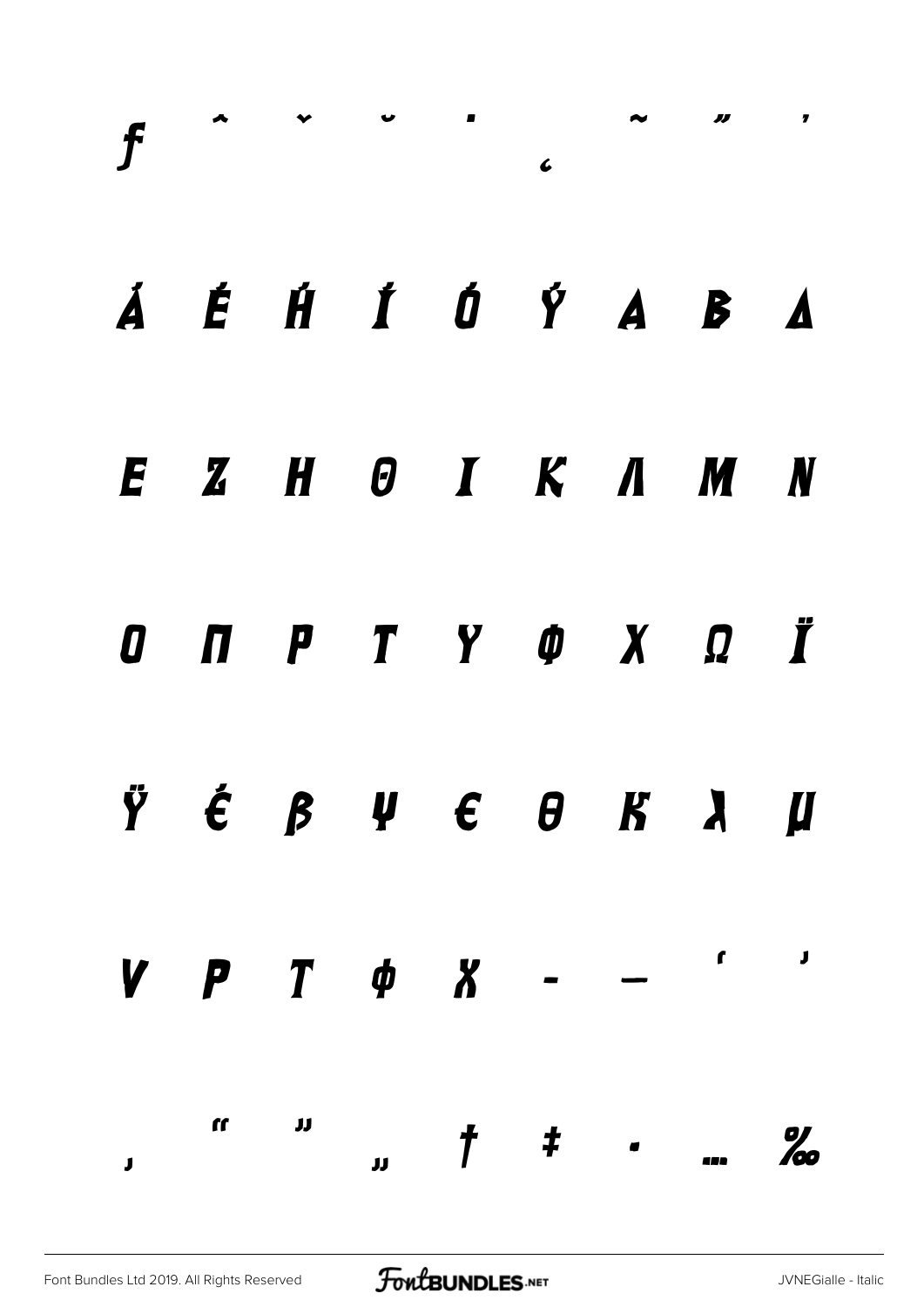#### $\leftarrow$   $\leftarrow$   $\leftarrow$   $\leftarrow$   $\leftarrow$   $\leftarrow$   $\leftarrow$   $\leftarrow$   $\leftarrow$   $\leftarrow$   $\leftarrow$   $\leftarrow$   $\leftarrow$   $\leftarrow$   $\leftarrow$   $\leftarrow$   $\leftarrow$   $\leftarrow$   $\leftarrow$   $\leftarrow$   $\leftarrow$   $\leftarrow$   $\leftarrow$   $\leftarrow$   $\leftarrow$   $\leftarrow$   $\leftarrow$   $\leftarrow$   $\leftarrow$   $\leftarrow$   $\leftarrow$   $\leftarrow$   $\leftarrow$   $\leftarrow$   $\leftarrow$   $\leftarrow$   $\leftarrow$

#### **MMMMKXXXXLE**

#### $K$   $\Theta$   $R$   $\Theta$   $R$   $\pi$

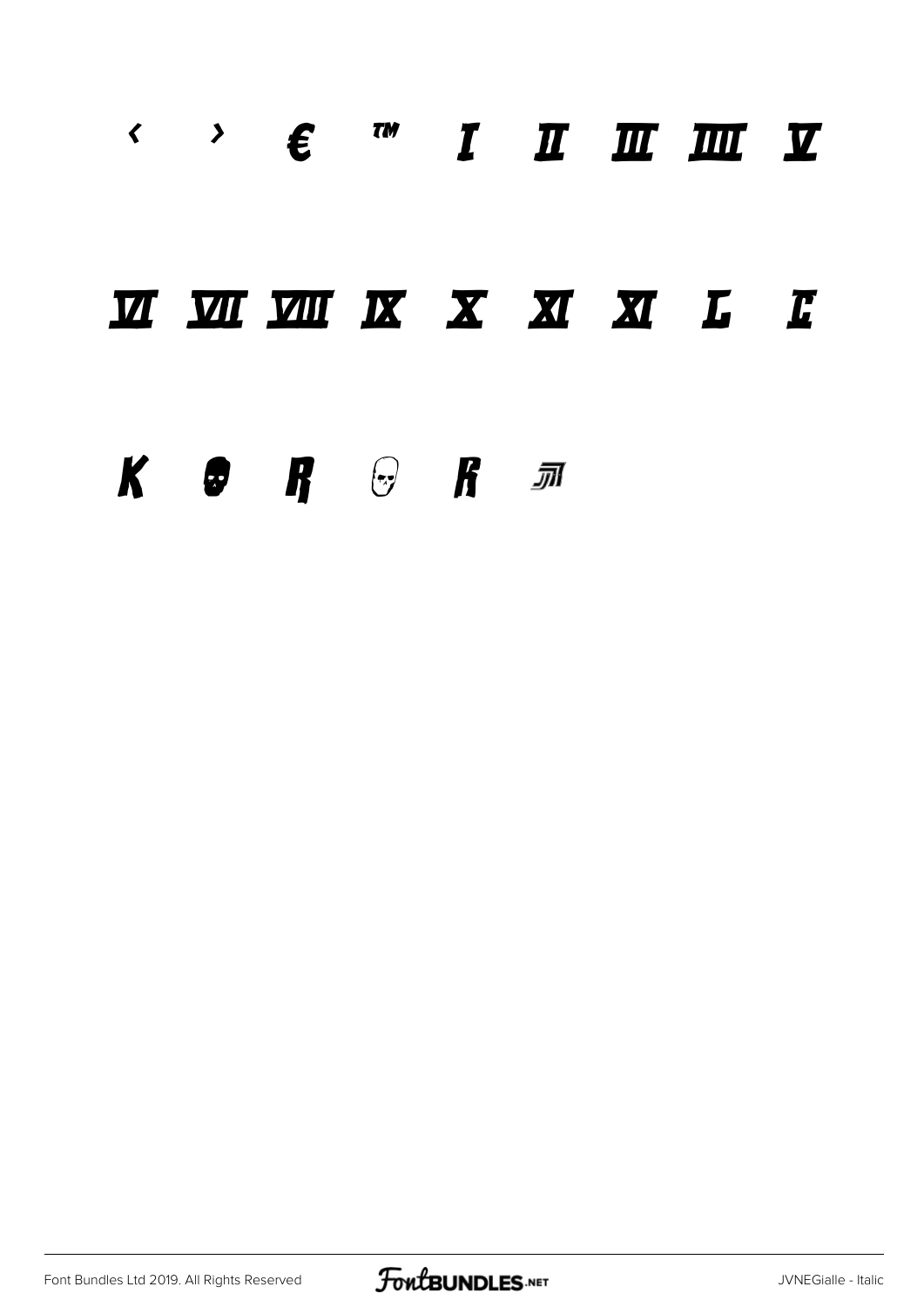#### JVNEGialle - Regular

**Uppercase Characters** 

# **ABCDEFGHIJKLMNOPQRSTUV** WXYZ

Lowercase Characters

# ABCDEFGHIJKLMNOPQRSTUV WXYZ

**Numbers** 

#### 0123456789

Punctuation and Symbols



All Other Glyphs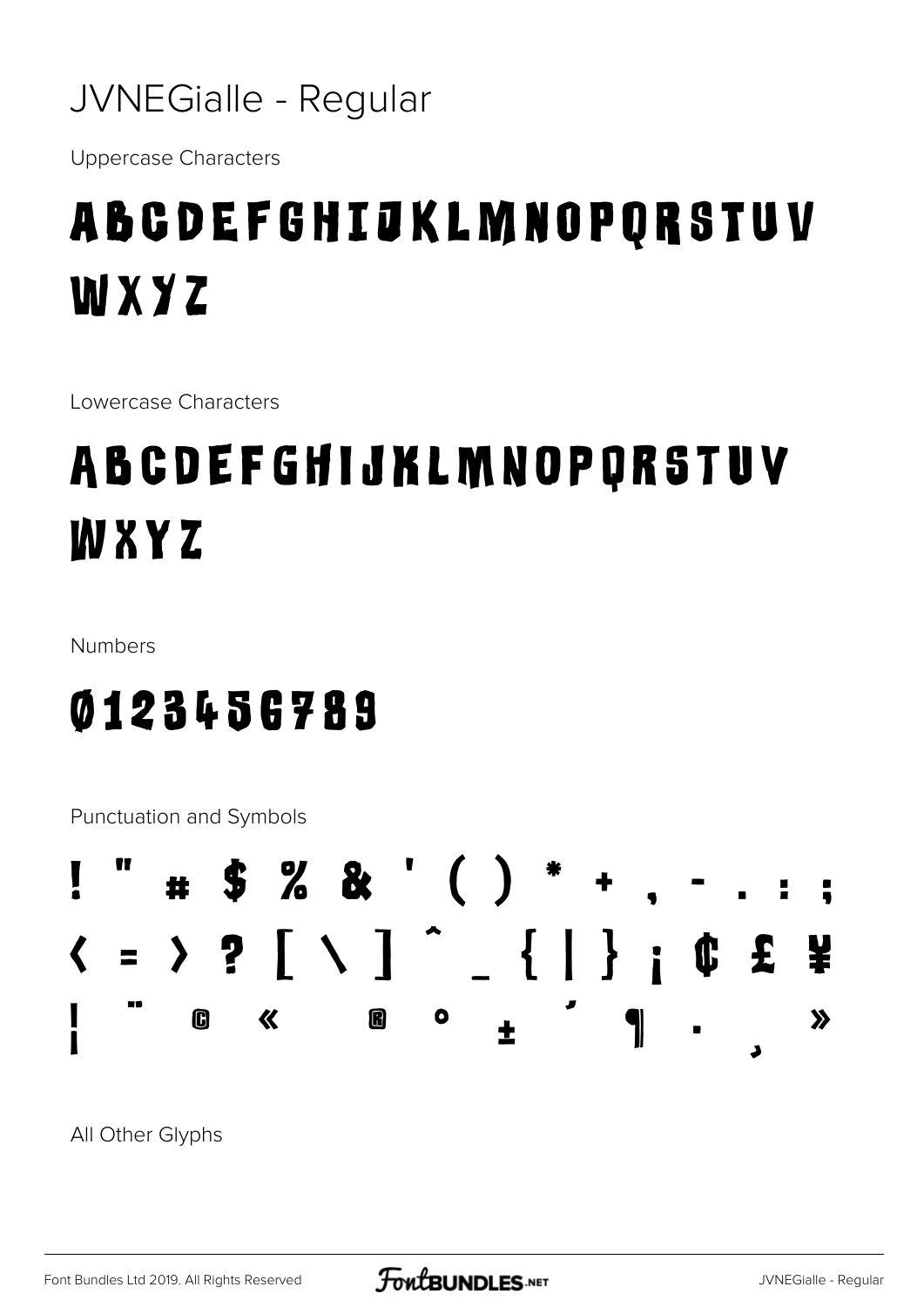|  | À Á Â Ã Ä Å Æ Ç È                                                                                                                                                                                                                                                                                                                                                                                                                                                                            |  |  |  |
|--|----------------------------------------------------------------------------------------------------------------------------------------------------------------------------------------------------------------------------------------------------------------------------------------------------------------------------------------------------------------------------------------------------------------------------------------------------------------------------------------------|--|--|--|
|  | ÉÊË TÍ TĐÑ                                                                                                                                                                                                                                                                                                                                                                                                                                                                                   |  |  |  |
|  | $\begin{array}{ccccccccccccccccc} \hat{\mathbf{U}} & \hat{\mathbf{U}} & \hat{\mathbf{U}} & \hat{\mathbf{U}} & \hat{\mathbf{U}} & \hat{\mathbf{U}} & \hat{\mathbf{U}} & \hat{\mathbf{U}} & \hat{\mathbf{U}} & \hat{\mathbf{U}} & \hat{\mathbf{U}} & \hat{\mathbf{U}} & \hat{\mathbf{U}} & \hat{\mathbf{U}} & \hat{\mathbf{U}} & \hat{\mathbf{U}} & \hat{\mathbf{U}} & \hat{\mathbf{U}} & \hat{\mathbf{U}} & \hat{\mathbf{U}} & \hat{\mathbf{U}} & \hat{\mathbf{U}} & \hat{\mathbf{U}} & \hat$ |  |  |  |
|  |                                                                                                                                                                                                                                                                                                                                                                                                                                                                                              |  |  |  |
|  | Ä Å Æ Ç È É Ë Ë Ì                                                                                                                                                                                                                                                                                                                                                                                                                                                                            |  |  |  |
|  | Í Î Ï Ñ Ò Ó Ô Õ Ö                                                                                                                                                                                                                                                                                                                                                                                                                                                                            |  |  |  |
|  | $\div$ 0 0 0 0 0 0 $\dot{V}$ b $\ddot{V}$                                                                                                                                                                                                                                                                                                                                                                                                                                                    |  |  |  |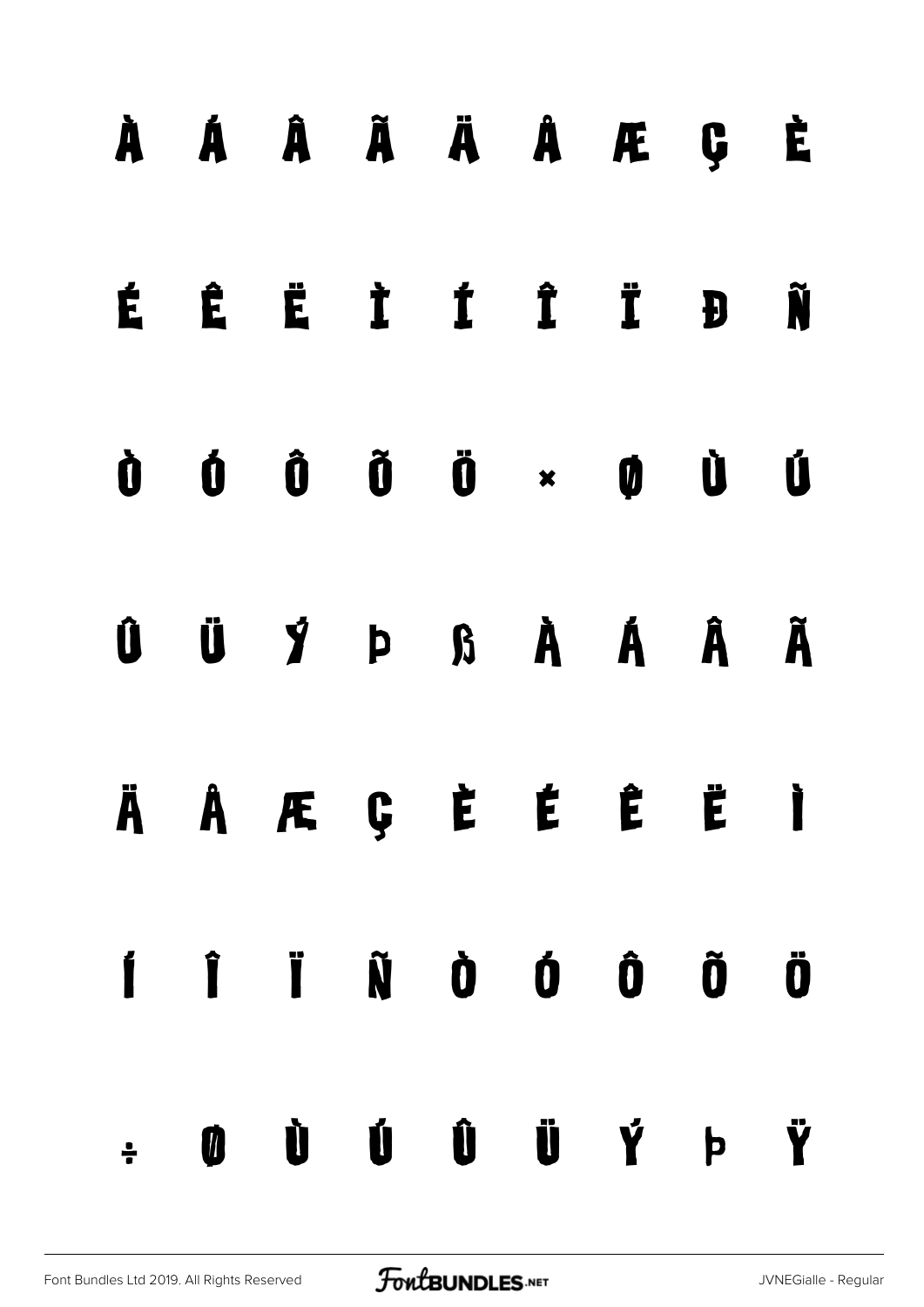|  |  |  | ĂĂĄĄ ĊĆ ČČĎ                 |  |
|--|--|--|-----------------------------|--|
|  |  |  | D'ĐĐĖĖĘĘĚĚ                  |  |
|  |  |  | ĞĞĮĮ İI IJ IJ L             |  |
|  |  |  | <u>L L L L L N N N N</u>    |  |
|  |  |  | Ő Ő Œ Œ Ŕ Ŕ Ř Š             |  |
|  |  |  | $5$ $5$ $5$ $5$ $7$ $0$ $0$ |  |
|  |  |  | Ų Ų Ÿ Ź Ź Ż Ż Ž Ž           |  |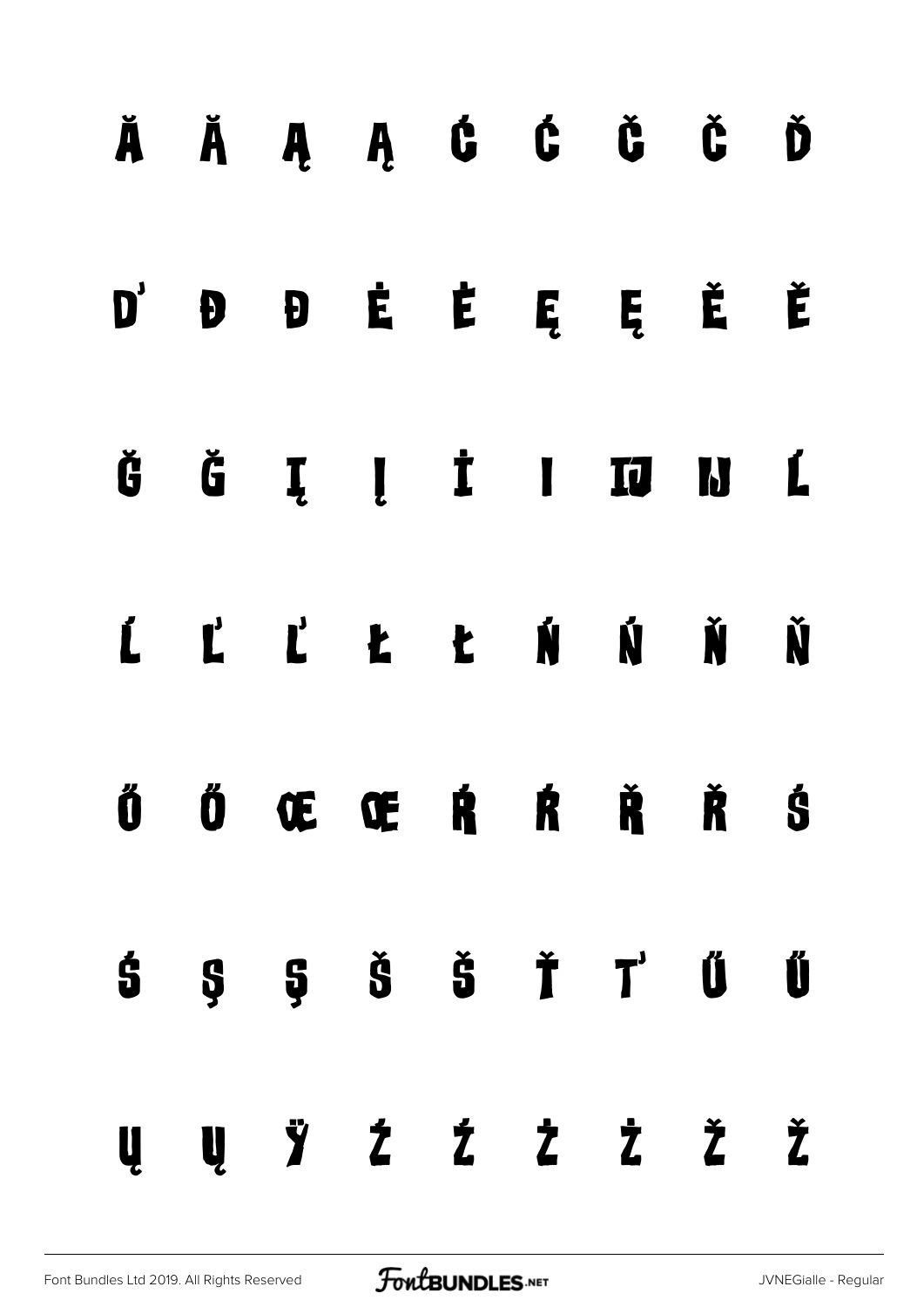|              |                               |  |  | $f \sim 1$                                                                                                                                                                                                                                                                                                            |  |
|--------------|-------------------------------|--|--|-----------------------------------------------------------------------------------------------------------------------------------------------------------------------------------------------------------------------------------------------------------------------------------------------------------------------|--|
|              |                               |  |  | Á É HÍ Ó Ý A B A                                                                                                                                                                                                                                                                                                      |  |
|              |                               |  |  | EZHOIKAMN                                                                                                                                                                                                                                                                                                             |  |
|              |                               |  |  | O N P T Y O X Q Ï                                                                                                                                                                                                                                                                                                     |  |
|              |                               |  |  | Ÿ É β Ψ E Θ K λ μ                                                                                                                                                                                                                                                                                                     |  |
|              |                               |  |  | $V P T \phi X - -$                                                                                                                                                                                                                                                                                                    |  |
| $\mathbf{J}$ | $\mathfrak{u}$ $\mathfrak{n}$ |  |  | $\frac{1}{1}$ + $\frac{1}{1}$ $\frac{1}{1}$ $\frac{1}{1}$ $\frac{1}{1}$ $\frac{1}{1}$ $\frac{1}{1}$ $\frac{1}{1}$ $\frac{1}{1}$ $\frac{1}{1}$ $\frac{1}{1}$ $\frac{1}{1}$ $\frac{1}{1}$ $\frac{1}{1}$ $\frac{1}{1}$ $\frac{1}{1}$ $\frac{1}{1}$ $\frac{1}{1}$ $\frac{1}{1}$ $\frac{1}{1}$ $\frac{1}{1}$ $\frac{1}{1}$ |  |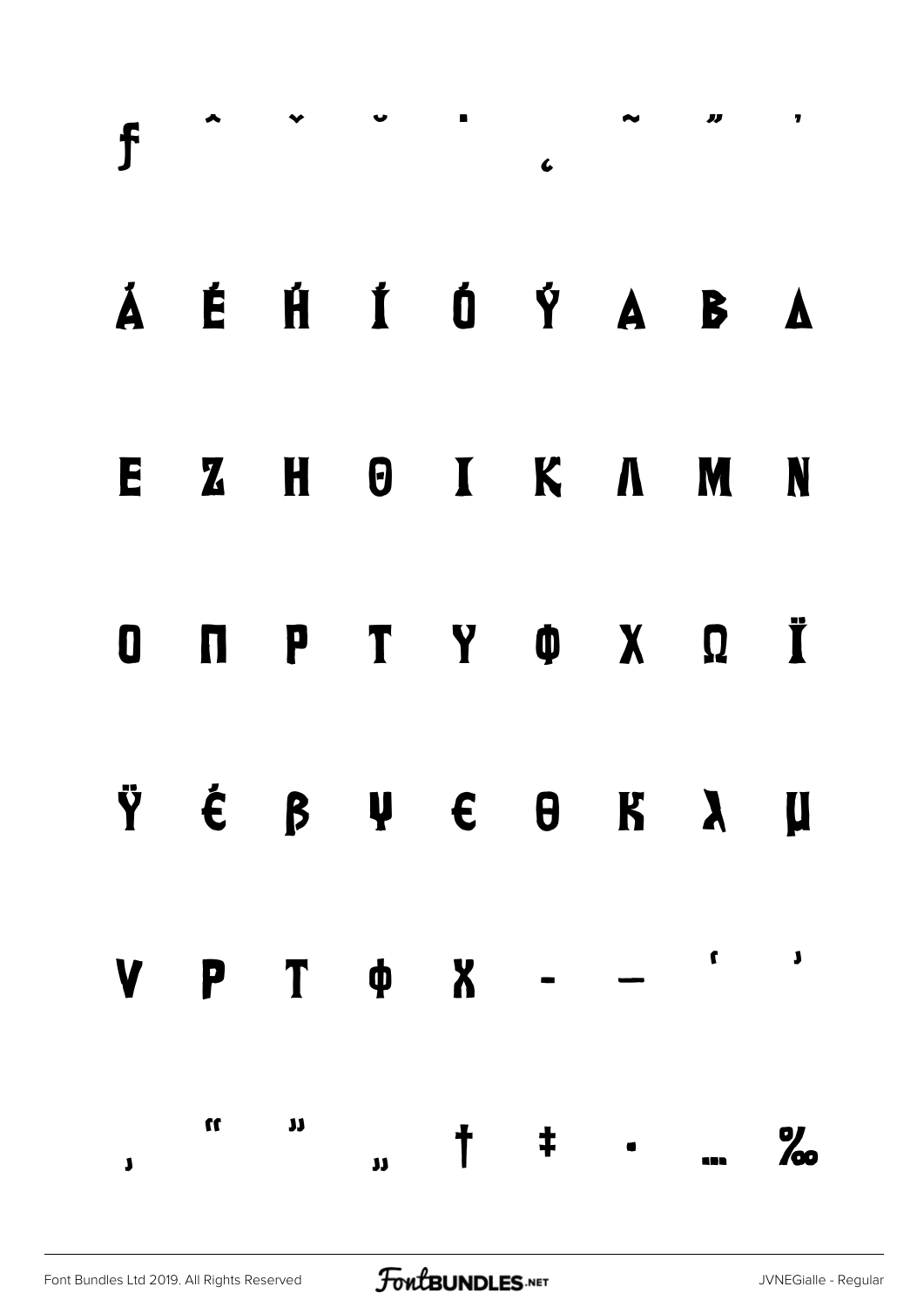#### $\leftarrow$  >  $\epsilon$   $\alpha$ I II III III V

#### **M M M K X X X X L C**

#### $\begin{picture}(60,6) \put(0,0){\vector(0,1){100}} \put(15,0){\vector(0,1){100}} \put(15,0){\vector(0,1){100}} \put(15,0){\vector(0,1){100}} \put(15,0){\vector(0,1){100}} \put(15,0){\vector(0,1){100}} \put(15,0){\vector(0,1){100}} \put(15,0){\vector(0,1){100}} \put(15,0){\vector(0,1){100}} \put(15,0){\vector(0,1){100}} \put(15,0){\vector(0,1){100}} \put$

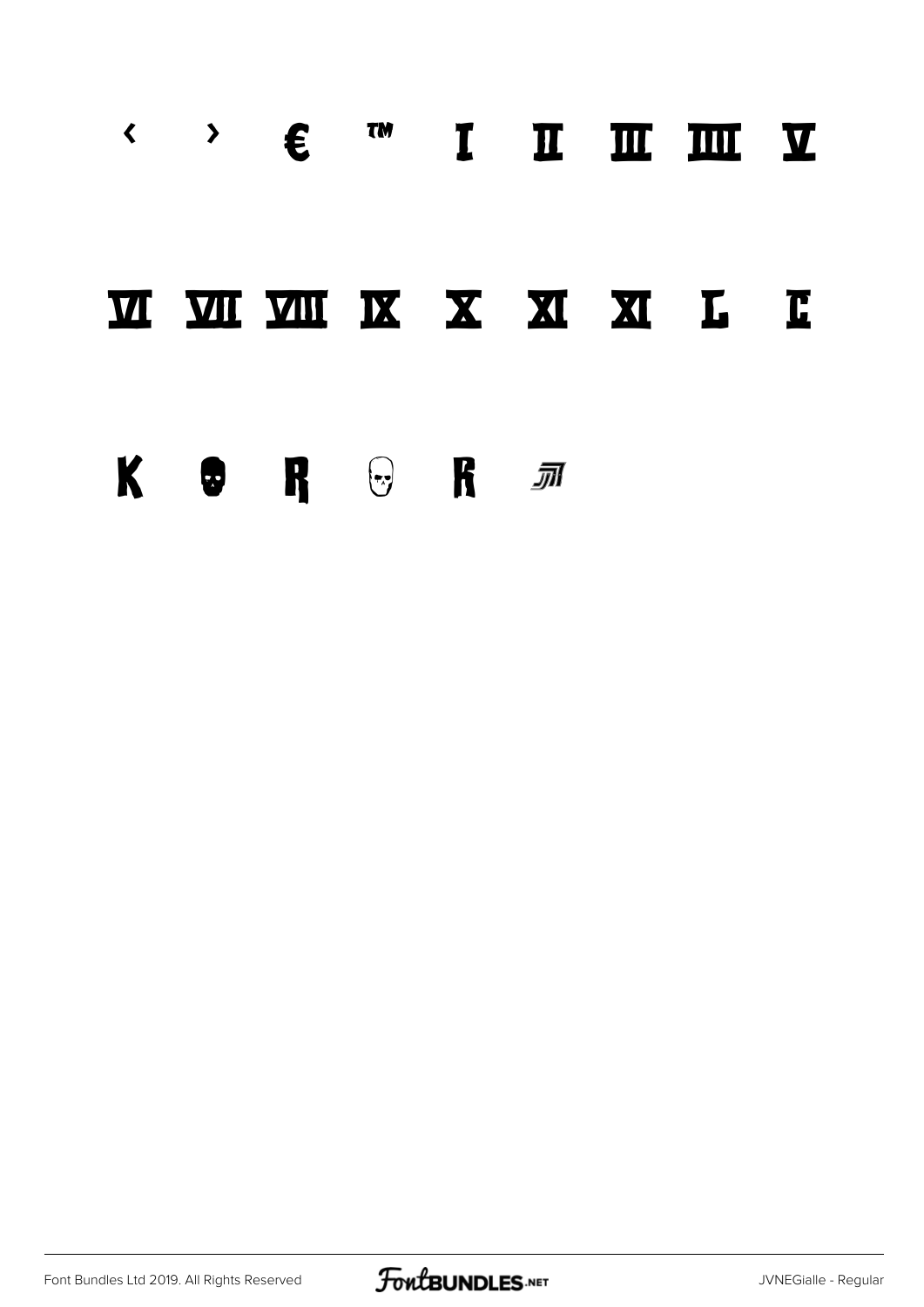#### JVNEGialleNarrow Narrow - Regular

**Uppercase Characters** 

## A B C D E F G H I J K L M N O P Q R S T U V W X Y Z

Lowercase Characters

#### A B C D E F G H I J K L M N O P Q R S T U V W X Y Z

**Numbers** 

#### 0123456789

**Punctuation and Symbols** # \$ % & ' ( ) \* +  $-$  . : ;  $\langle$  =  $\rangle$  $? [ \ \ ] \ \ ] \ \ . \ \{ \ | \ \} \ \ ; \ \ \emptyset \ \ \ \emptyset \ \ \ \emptyset$ 0 《 M  $\bullet$  $\boldsymbol{\lambda}$ 1 ╋ J All Other Glyphs ÂÃ  $\ddot{\mathbf{A}}$  $\ddot{\textbf{A}}$ È Å. À Æ C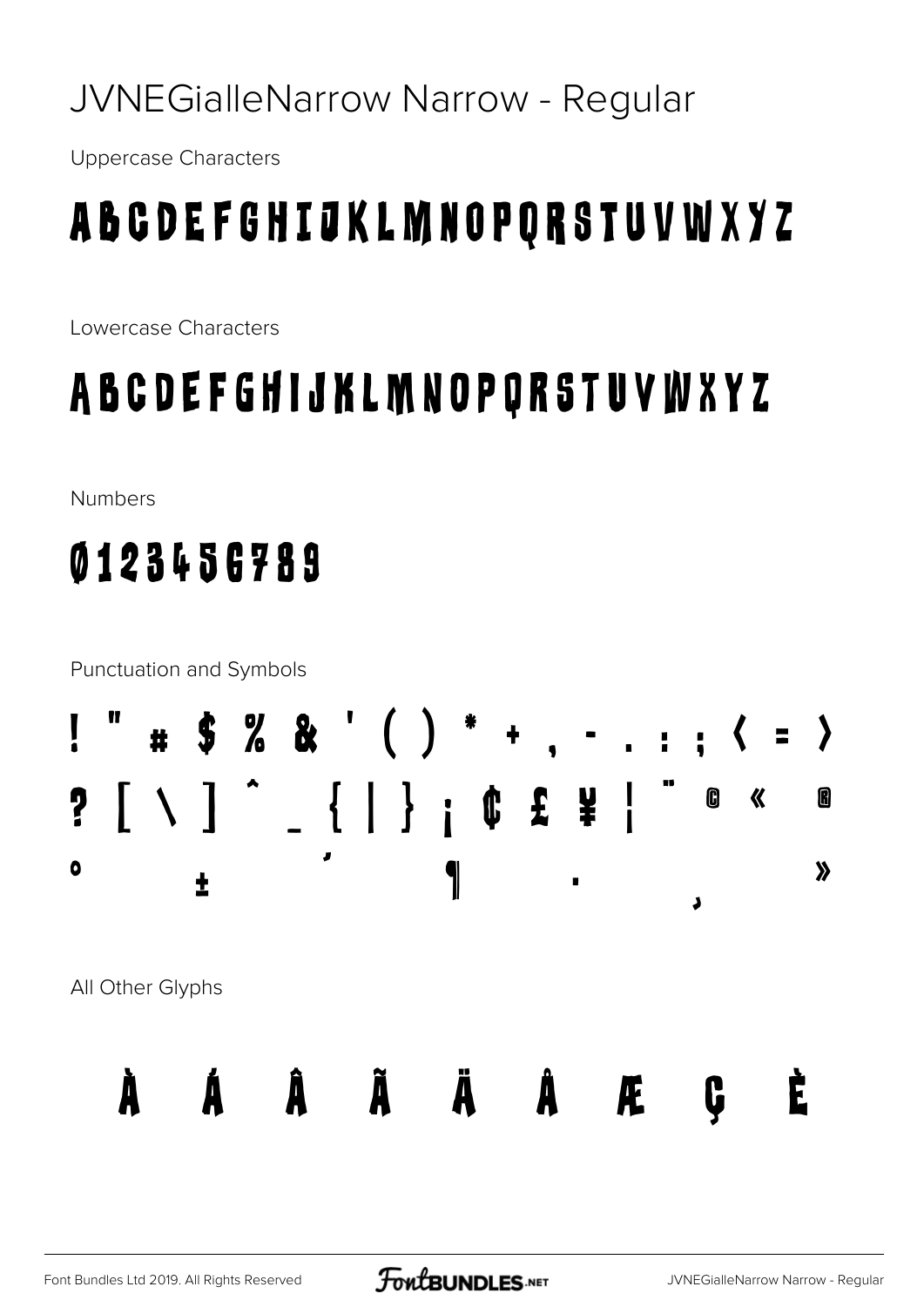|  | É Ê Ë Ì Í Í Ï Đ Ñ                                                                                                                                                                                                                                                                                                                                                                                                                                                                             |  |  |  |
|--|-----------------------------------------------------------------------------------------------------------------------------------------------------------------------------------------------------------------------------------------------------------------------------------------------------------------------------------------------------------------------------------------------------------------------------------------------------------------------------------------------|--|--|--|
|  | $\begin{array}{ccccccccccccccccc} \dot{0} & \dot{0} & \dot{0} & \ddot{0} & \ddot{0} & \dot{0} & \dot{0} & \dot{0} & \dot{0} & \dot{0} & \dot{0} & \dot{0} & \dot{0} & \dot{0} & \dot{0} & \dot{0} & \dot{0} & \dot{0} & \dot{0} & \dot{0} & \dot{0} & \dot{0} & \dot{0} & \dot{0} & \dot{0} & \dot{0} & \dot{0} & \dot{0} & \dot{0} & \dot{0} & \dot{0} & \dot{0} & \dot{0} & \dot{0} & \dot{$                                                                                                |  |  |  |
|  | $\begin{array}{ccccccccccccccccccccc} \hat{\mathbf{U}} & \hat{\mathbf{U}} & \hat{\mathbf{Y}} & \hat{\mathbf{P}} & \hat{\mathbf{B}} & \hat{\mathbf{A}} & \hat{\mathbf{A}} & \hat{\mathbf{A}} & \hat{\mathbf{A}} & \hat{\mathbf{A}} & \hat{\mathbf{A}} & \hat{\mathbf{A}} & \hat{\mathbf{A}} & \hat{\mathbf{A}} & \hat{\mathbf{A}} & \hat{\mathbf{A}} & \hat{\mathbf{A}} & \hat{\mathbf{A}} & \hat{\mathbf{A}} & \hat{\mathbf{A}} & \hat{\mathbf{A}} & \hat{\mathbf{A}} & \hat{\mathbf{A}} & \$ |  |  |  |
|  | ÄÄÆÇĖĖË Ë Ì                                                                                                                                                                                                                                                                                                                                                                                                                                                                                   |  |  |  |
|  | $\begin{array}{ccccccccccccccccc}\nI & I & I & \tilde{N} & \tilde{O} & \tilde{O} & \tilde{O} & \tilde{O}\n\end{array}$                                                                                                                                                                                                                                                                                                                                                                        |  |  |  |
|  | $\div$ 0 0 0 0 0 0 $\dot{V}$ b $\ddot{V}$                                                                                                                                                                                                                                                                                                                                                                                                                                                     |  |  |  |
|  | ĂĂĄĄ Ć, Č, Č, Č, Ď                                                                                                                                                                                                                                                                                                                                                                                                                                                                            |  |  |  |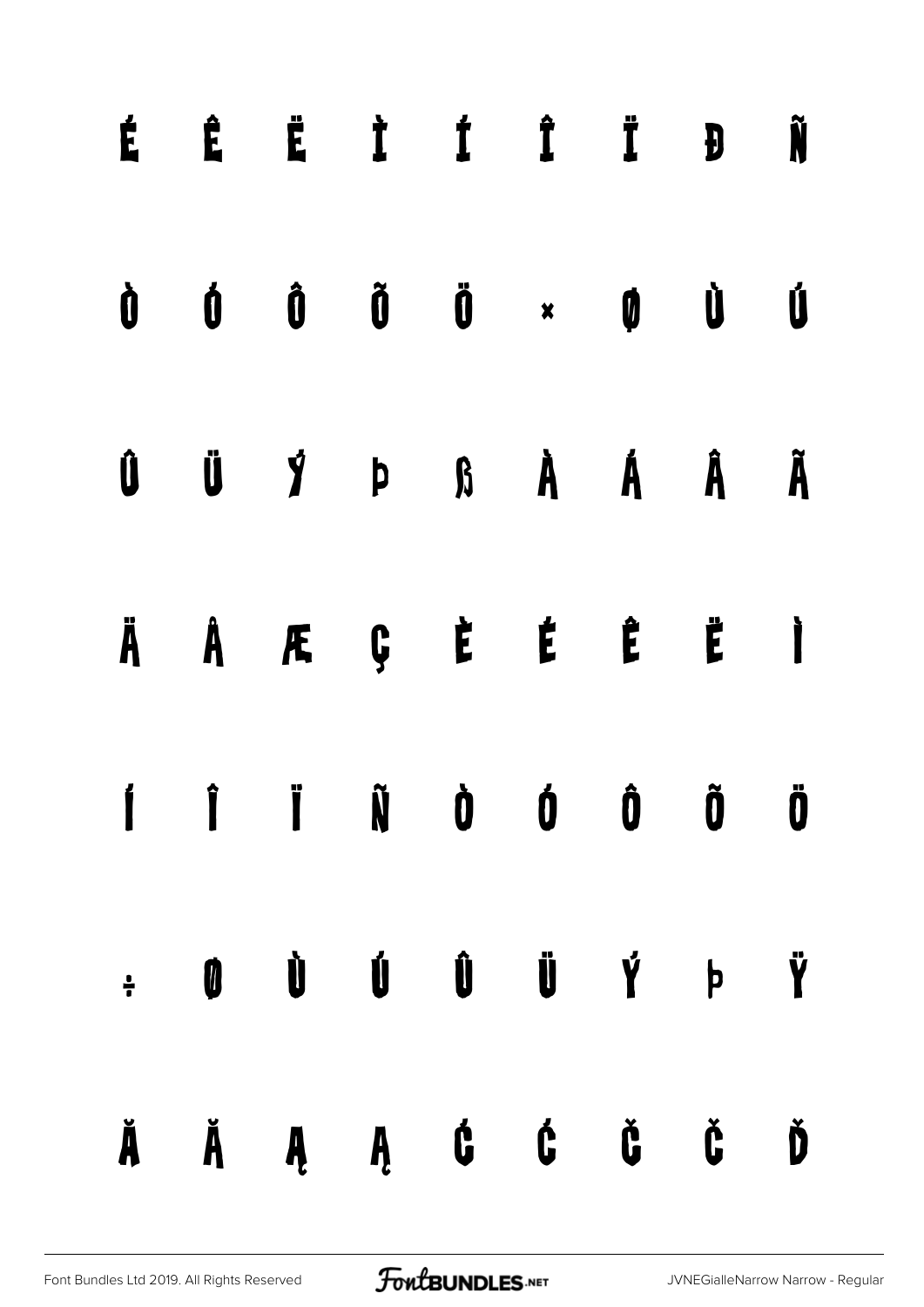|  |  |  | $D'$ $D$ $D$ $\dot{E}$ $\dot{E}$ $E$ $\ddot{E}$ $\dot{E}$                                                                                                                                                                                                                                                                                                                                                                             |  |
|--|--|--|---------------------------------------------------------------------------------------------------------------------------------------------------------------------------------------------------------------------------------------------------------------------------------------------------------------------------------------------------------------------------------------------------------------------------------------|--|
|  |  |  | $\check{\mathtt{G}}\hspace{0.1in} \check{\mathtt{G}}\hspace{0.1in} \mathtt{I}\hspace{0.1in} \mathtt{I}\hspace{0.1in} \mathtt{I}\hspace{0.1in} \mathtt{I}\hspace{0.1in} \mathtt{I}\hspace{0.1in} \mathtt{I}\hspace{0.1in} \mathtt{I}\hspace{0.1in} \mathtt{I}\hspace{0.1in} \mathtt{I}\hspace{0.1in} \mathtt{I}\hspace{0.1in}$                                                                                                         |  |
|  |  |  | Ú Ľ Ľ Ł Ł Ń Ń Ň                                                                                                                                                                                                                                                                                                                                                                                                                       |  |
|  |  |  | Ő Ő Œ Œ Ŕ Ŕ Ř Š                                                                                                                                                                                                                                                                                                                                                                                                                       |  |
|  |  |  | $\dot{5}$ $\dot{5}$ $\dot{5}$ $\dot{5}$ $\dot{7}$ $\ddot{0}$ $\ddot{0}$                                                                                                                                                                                                                                                                                                                                                               |  |
|  |  |  | $\begin{array}{cccccccccccccc} \mathbf{U} & \mathbf{U} & \mathbf{Y} & \mathbf{Z} & \mathbf{Z} & \mathbf{Z} & \mathbf{Z} & \mathbf{Z} & \mathbf{Z} & \mathbf{Z} & \mathbf{Z} & \mathbf{Z} & \mathbf{Z} & \mathbf{Z} & \mathbf{Z} & \mathbf{Z} & \mathbf{Z} & \mathbf{Z} & \mathbf{Z} & \mathbf{Z} & \mathbf{Z} & \mathbf{Z} & \mathbf{Z} & \mathbf{Z} & \mathbf{Z} & \mathbf{Z} & \mathbf{Z} & \mathbf{Z} & \mathbf{Z} & \mathbf{Z} &$ |  |
|  |  |  | $f \sim 10^{-10}$                                                                                                                                                                                                                                                                                                                                                                                                                     |  |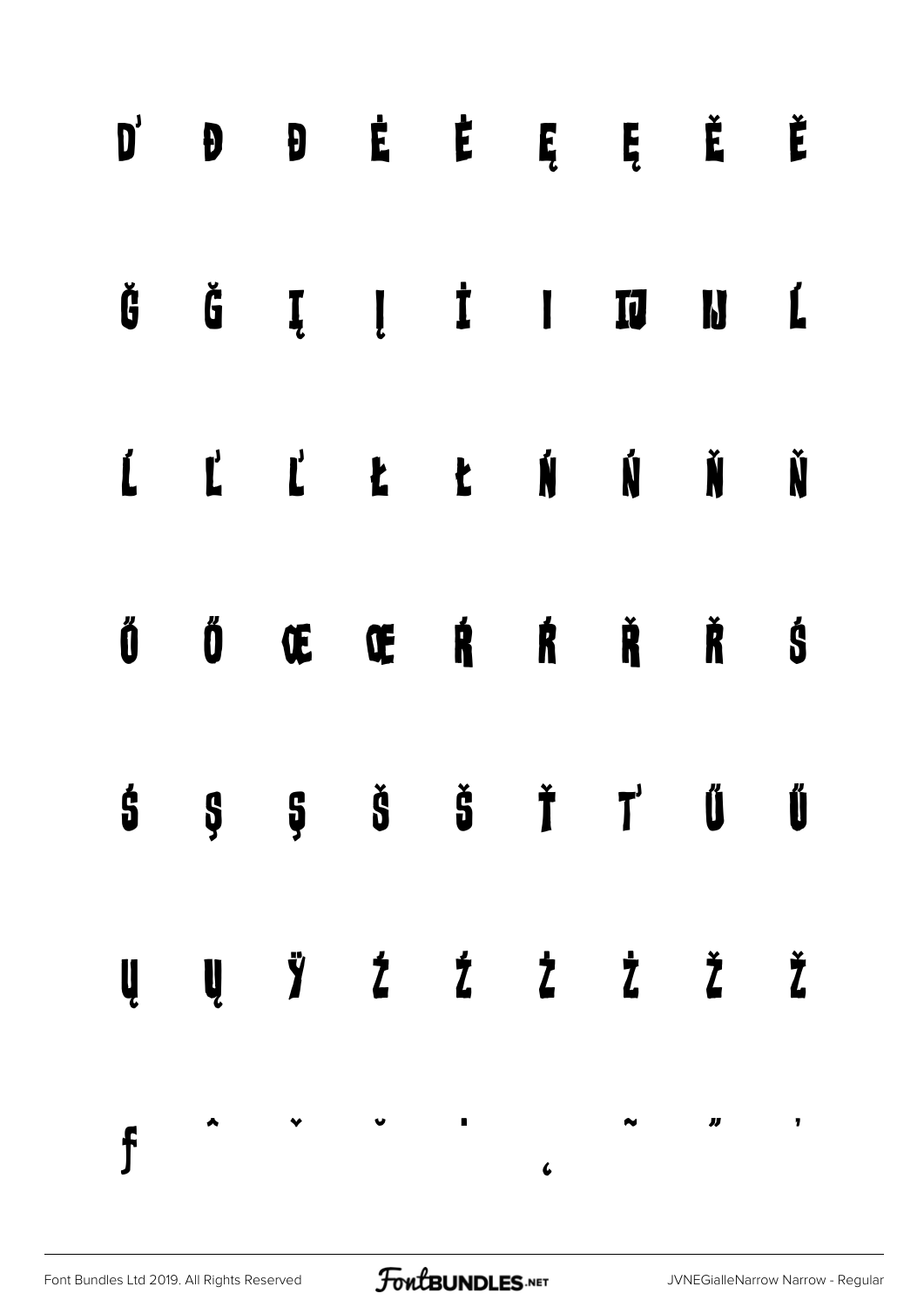|                 |                          |               |                                                                          |              |             |              | Á É HÍ Ó Ý A B A  |                |
|-----------------|--------------------------|---------------|--------------------------------------------------------------------------|--------------|-------------|--------------|-------------------|----------------|
|                 |                          | E Z H O I K A |                                                                          |              |             |              | <b>M</b>          | N              |
|                 |                          |               |                                                                          |              |             |              |                   |                |
|                 |                          |               |                                                                          |              |             |              | Ÿ É β Ψ E Θ K λ μ |                |
|                 | <b>P</b>                 |               | $\begin{array}{ccccccccccccccccc} \varphi & & X & & - & & - \end{array}$ |              |             |              | $\mathbf{r}$      | $\mathbf{J}$   |
| $\mathbf{J}$    | $\mathbf{u}$             | $\mathbf{u}$  | $\mathbf{u}$                                                             |              |             | $\ddagger$   |                   | $\frac{9}{60}$ |
| $\blacklozenge$ | $\rightarrow$ $\epsilon$ |               | TM                                                                       | $\mathbf{I}$ | $\mathbf I$ | $\mathbf{m}$ | <b>M</b> Y        |                |

[Font Bundles Ltd 2019. All Rights Reserved](https://fontbundles.net/) **FoutBUNDLES.NET** [JVNEGialleNarrow Narrow - Regular](https://fontbundles.net/)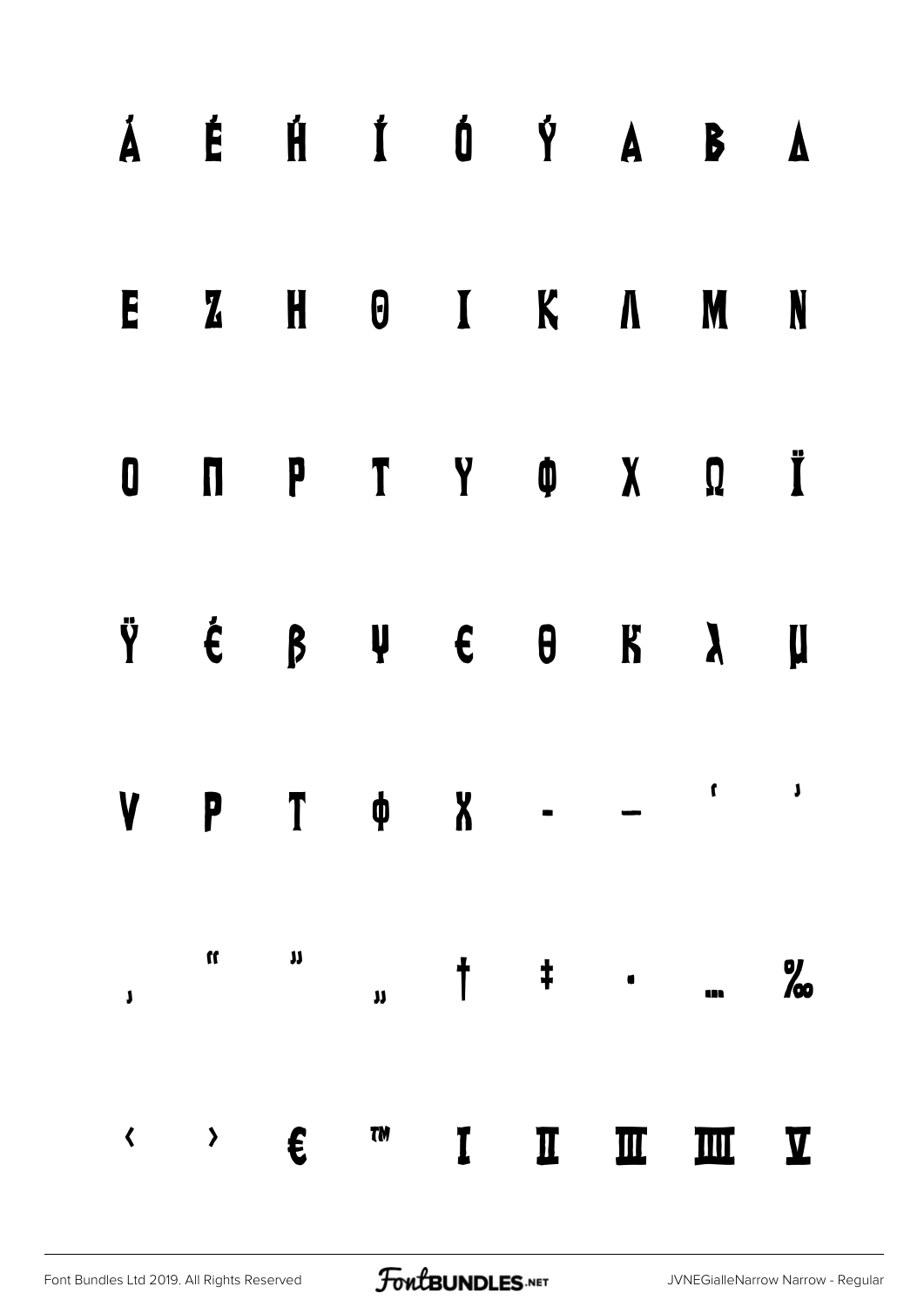#### Ⅵ Ⅶ Ⅷ Ⅸ Ⅹ Ⅺ Ⅻ Ⅼ Ⅽ

 $\begin{picture}(60,6) \put(0,0){\vector(0,1){100}} \put(15,0){\vector(0,1){100}} \put(15,0){\vector(0,1){100}} \put(15,0){\vector(0,1){100}} \put(15,0){\vector(0,1){100}} \put(15,0){\vector(0,1){100}} \put(15,0){\vector(0,1){100}} \put(15,0){\vector(0,1){100}} \put(15,0){\vector(0,1){100}} \put(15,0){\vector(0,1){100}} \put(15,0){\vector(0,1){100}} \put$ 

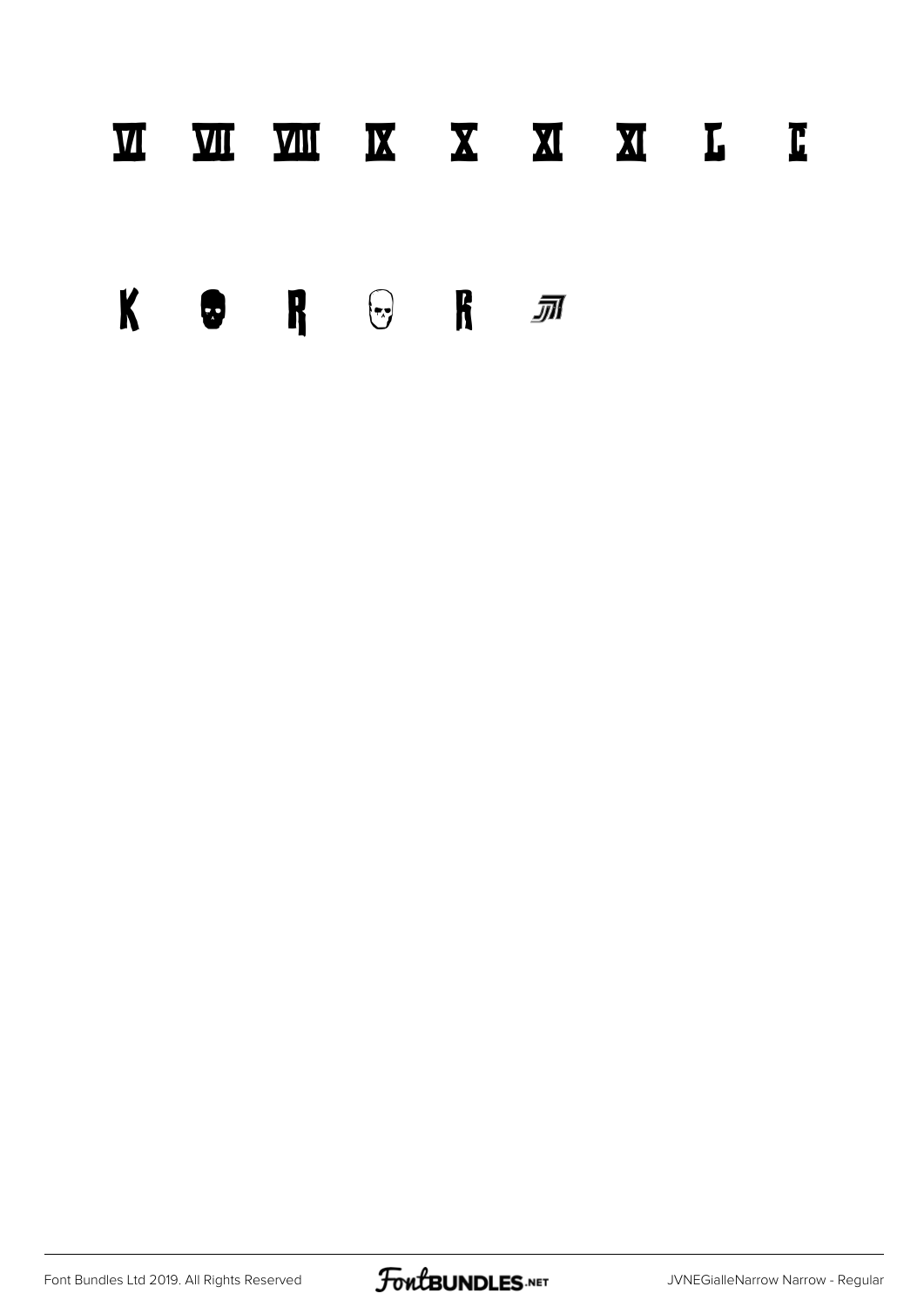JVNEGialleNarrow NarrowOblique - Regular

**Uppercase Characters** 

#### A B G D E F G H I J K L M N O P Q R S T U V W X Y Z

Lowercase Characters

#### A B C D E F G H I J K L M N O P Q R S T U V W X Y Z

**Numbers** 

#### *0123456789*

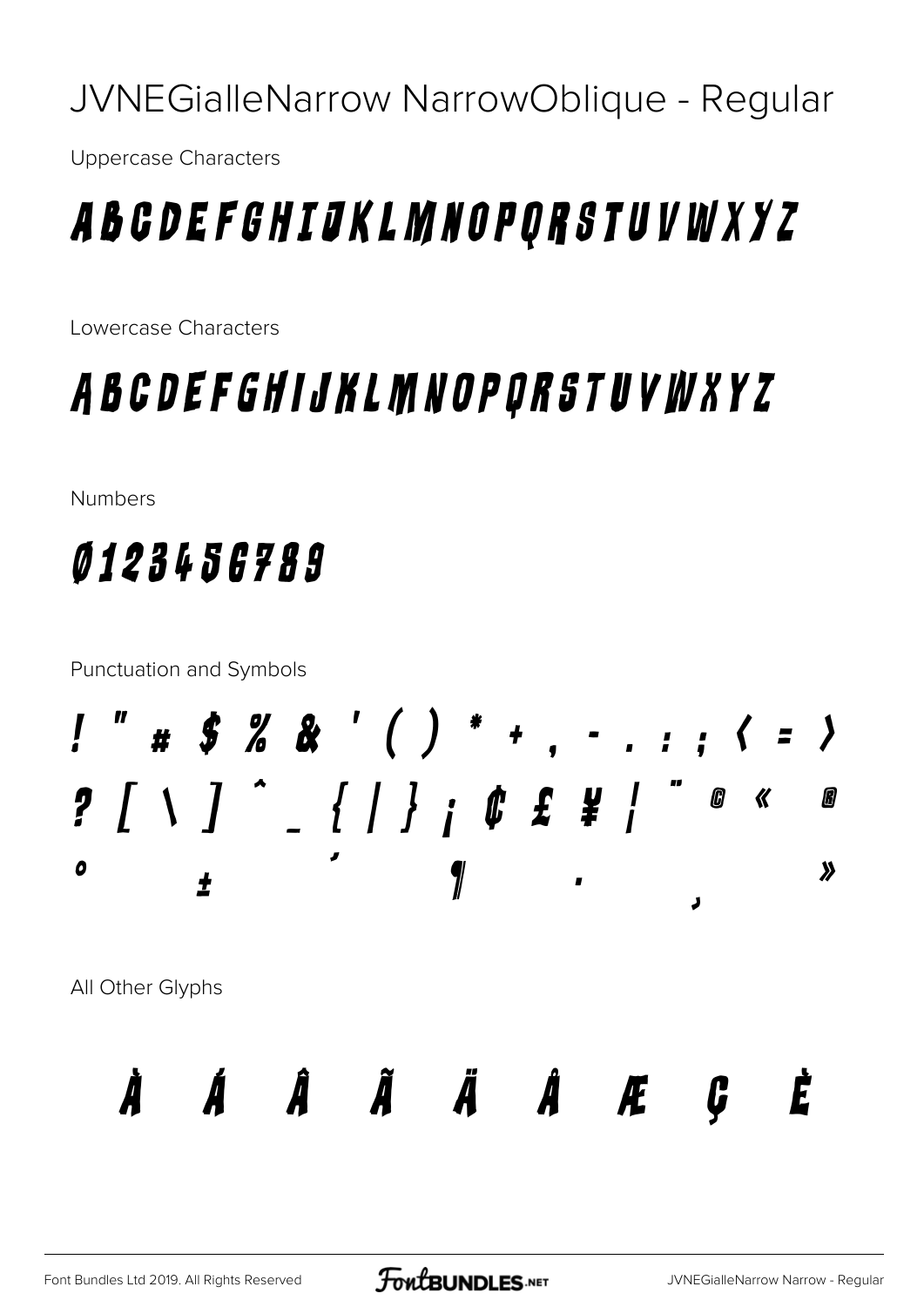|  | É Ê Ë İ Í Î Ï Đ Ñ                                                                                                                                                                                                                                                                                                                                                                                                                                                                             |  |  |  |
|--|-----------------------------------------------------------------------------------------------------------------------------------------------------------------------------------------------------------------------------------------------------------------------------------------------------------------------------------------------------------------------------------------------------------------------------------------------------------------------------------------------|--|--|--|
|  | $\begin{array}{ccccccccccccccccc} \dot{\mathbf{0}} & \dot{\mathbf{0}} & \dot{\mathbf{0}} & \dot{\mathbf{0}} & \dot{\mathbf{0}} & \dot{\mathbf{0}} & \dot{\mathbf{0}} & \dot{\mathbf{0}} & \dot{\mathbf{0}} & \dot{\mathbf{0}} & \dot{\mathbf{0}} & \dot{\mathbf{0}} & \dot{\mathbf{0}} & \dot{\mathbf{0}} & \dot{\mathbf{0}} & \dot{\mathbf{0}} & \dot{\mathbf{0}} & \dot{\mathbf{0}} & \dot{\mathbf{0}} & \dot{\mathbf{0}} & \dot{\mathbf{0}} & \dot{\mathbf{0}} & \dot{\mathbf{0}} & \dot$  |  |  |  |
|  | $\begin{array}{ccccccccccccccccccccc} \hat{\textbf{U}} & \hat{\textbf{U}} & \hat{\textbf{Y}} & \hat{\textbf{P}} & \hat{\textbf{B}} & \hat{\textbf{B}} & \hat{\textbf{A}} & \hat{\textbf{A}} & \hat{\textbf{A}} & \hat{\textbf{A}} & \hat{\textbf{A}} & \hat{\textbf{A}} & \hat{\textbf{A}} & \hat{\textbf{A}} & \hat{\textbf{A}} & \hat{\textbf{A}} & \hat{\textbf{A}} & \hat{\textbf{A}} & \hat{\textbf{A}} & \hat{\textbf{A}} & \hat{\textbf{A}} & \hat{\textbf{A}} & \hat{\textbf{A}} & \$ |  |  |  |
|  | ÄÅÆÇ È É Ë Ë İ                                                                                                                                                                                                                                                                                                                                                                                                                                                                                |  |  |  |
|  | $\boldsymbol{j}$ $\boldsymbol{j}$ $\boldsymbol{j}$ $\boldsymbol{k}$ $\boldsymbol{j}$ $\boldsymbol{j}$ $\boldsymbol{j}$ $\boldsymbol{j}$ $\boldsymbol{j}$ $\boldsymbol{j}$ $\boldsymbol{j}$ $\boldsymbol{j}$ $\boldsymbol{j}$                                                                                                                                                                                                                                                                  |  |  |  |
|  | $\begin{array}{cccccccccccccc} \cdot & \mathbf{0} & \mathbf{0} & \mathbf{0} & \mathbf{0} & \mathbf{0} & \mathbf{0} & \mathbf{0} & \mathbf{0} & \mathbf{0} & \mathbf{0} & \mathbf{0} & \mathbf{0} & \mathbf{0} & \mathbf{0} & \mathbf{0} & \mathbf{0} & \mathbf{0} & \mathbf{0} & \mathbf{0} & \mathbf{0} & \mathbf{0} & \mathbf{0} & \mathbf{0} & \mathbf{0} & \mathbf{0} & \mathbf{0} & \mathbf{0} & \mathbf{0} & \mathbf{0} & \mathbf{$                                                     |  |  |  |
|  | $\check{A}$ $\check{A}$ $\check{A}$ $\check{A}$ $\check{B}$ $\check{C}$ $\check{C}$ $\check{C}$ $\check{C}$ $\check{D}$                                                                                                                                                                                                                                                                                                                                                                       |  |  |  |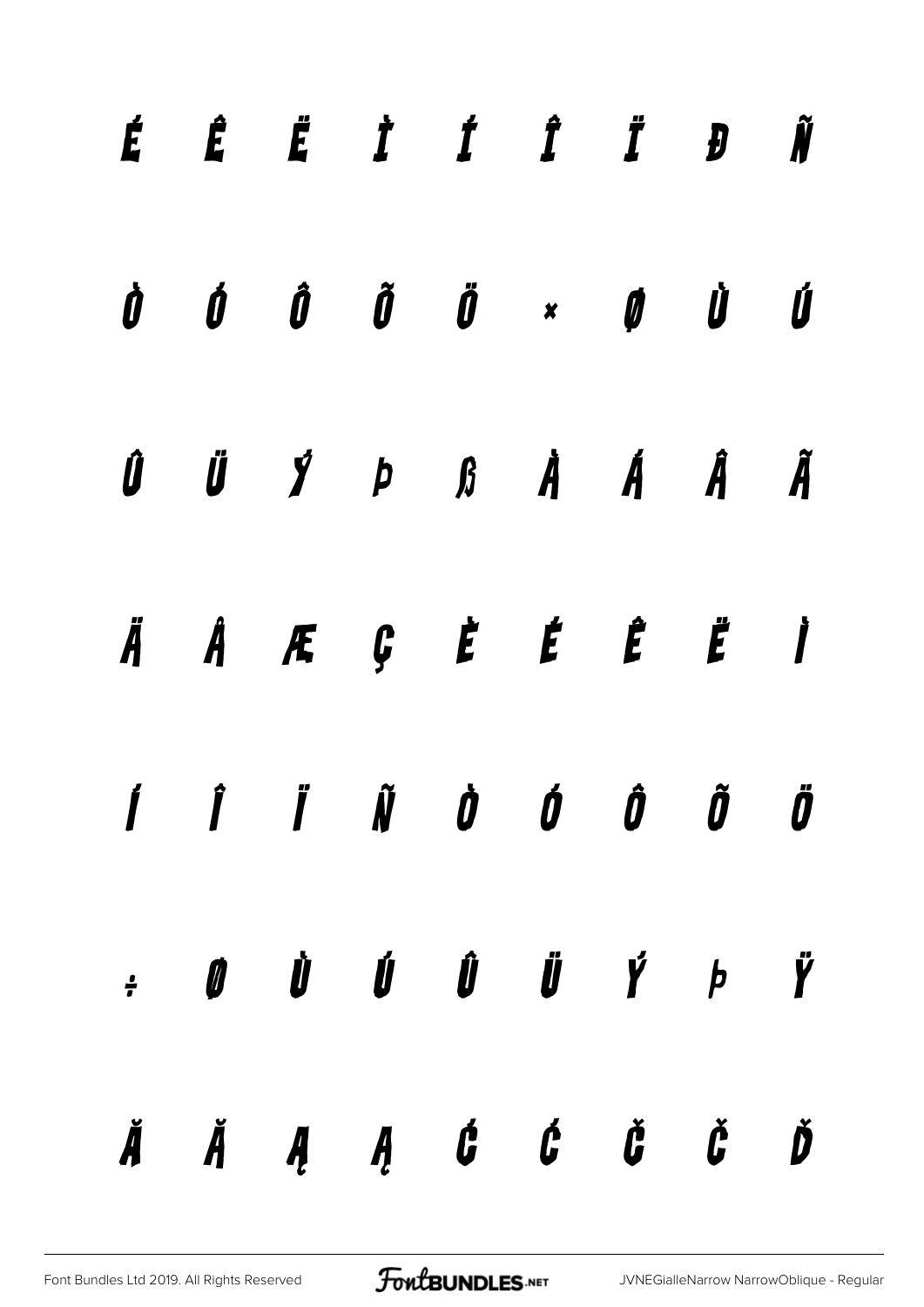|  |  |  | $D'$ $D$ $D$ $\acute{E}$ $\acute{E}$ $\acute{E}$ $\acute{E}$ $\acute{E}$ $\acute{E}$                                                                                                                                                                                                                                                                                                                                                                                                                                                  |  |
|--|--|--|---------------------------------------------------------------------------------------------------------------------------------------------------------------------------------------------------------------------------------------------------------------------------------------------------------------------------------------------------------------------------------------------------------------------------------------------------------------------------------------------------------------------------------------|--|
|  |  |  | $\check{\mathcal{G}}\hspace{0.1in} \check{\mathcal{G}}\hspace{0.1in} \check{\mathcal{I}}\hspace{0.1in} \mathcal{I}\hspace{0.1in} \mathcal{I}\hspace{0.1in} \mathcal{I}\hspace{0.1in} \mathcal{I}\hspace{0.1in} \mathcal{I}\hspace{0.1in} \mathcal{I}\hspace{0.1in} \mathcal{I}\hspace{0.1in} \mathcal{I}\hspace{0.1in}\mathcal{I}$                                                                                                                                                                                                    |  |
|  |  |  | $\begin{array}{cccccccccccccc} \textbf{\textit{i}} & \textbf{\textit{l}}' & \textbf{\textit{l}}' & \textbf{\textit{k}} & \textbf{\textit{t}} & \textbf{\textit{i}}' & \textbf{\textit{i}}' & \textbf{\textit{i}}' & \textbf{\textit{i}}' & \textbf{\textit{i}}' & \textbf{\textit{i}}' & \textbf{\textit{i}}' & \textbf{\textit{i}}' & \textbf{\textit{i}}' & \textbf{\textit{i}}' & \textbf{\textit{i}}' & \textbf{\textit{i}}' & \textbf{\textit{i}}' & \textbf{\textit{i}}' & \textbf{\textit{i}}' & \textbf{\textit{i}}' & \text$ |  |
|  |  |  | ŐŐŒŒŔŔŘŠ                                                                                                                                                                                                                                                                                                                                                                                                                                                                                                                              |  |
|  |  |  | $\dot{s}$ $\qquad$ $\dot{s}$ $\qquad \dot{s}$ $\qquad \ddot{r}$ $\qquad$ $\ddot{r}$ $\qquad$ $\ddot{v}$                                                                                                                                                                                                                                                                                                                                                                                                                               |  |
|  |  |  | $\begin{array}{cccccccccccccc} \psi & \psi & \psi & \dot{z} & \dot{z} & \dot{z} & \dot{z} & \dot{z} & \dot{z} & \dot{z} & \dot{z} & \dot{z} & \dot{z} & \dot{z} & \dot{z} & \dot{z} & \dot{z} & \dot{z} & \dot{z} & \dot{z} & \dot{z} & \dot{z} & \dot{z} & \dot{z} & \dot{z} & \dot{z} & \dot{z} & \dot{z} & \dot{z} & \dot{z} & \dot{z} & \dot{z} & \dot{z} & \dot{z} & \dot{z} & \dot{z} & \dot{$                                                                                                                                  |  |
|  |  |  |                                                                                                                                                                                                                                                                                                                                                                                                                                                                                                                                       |  |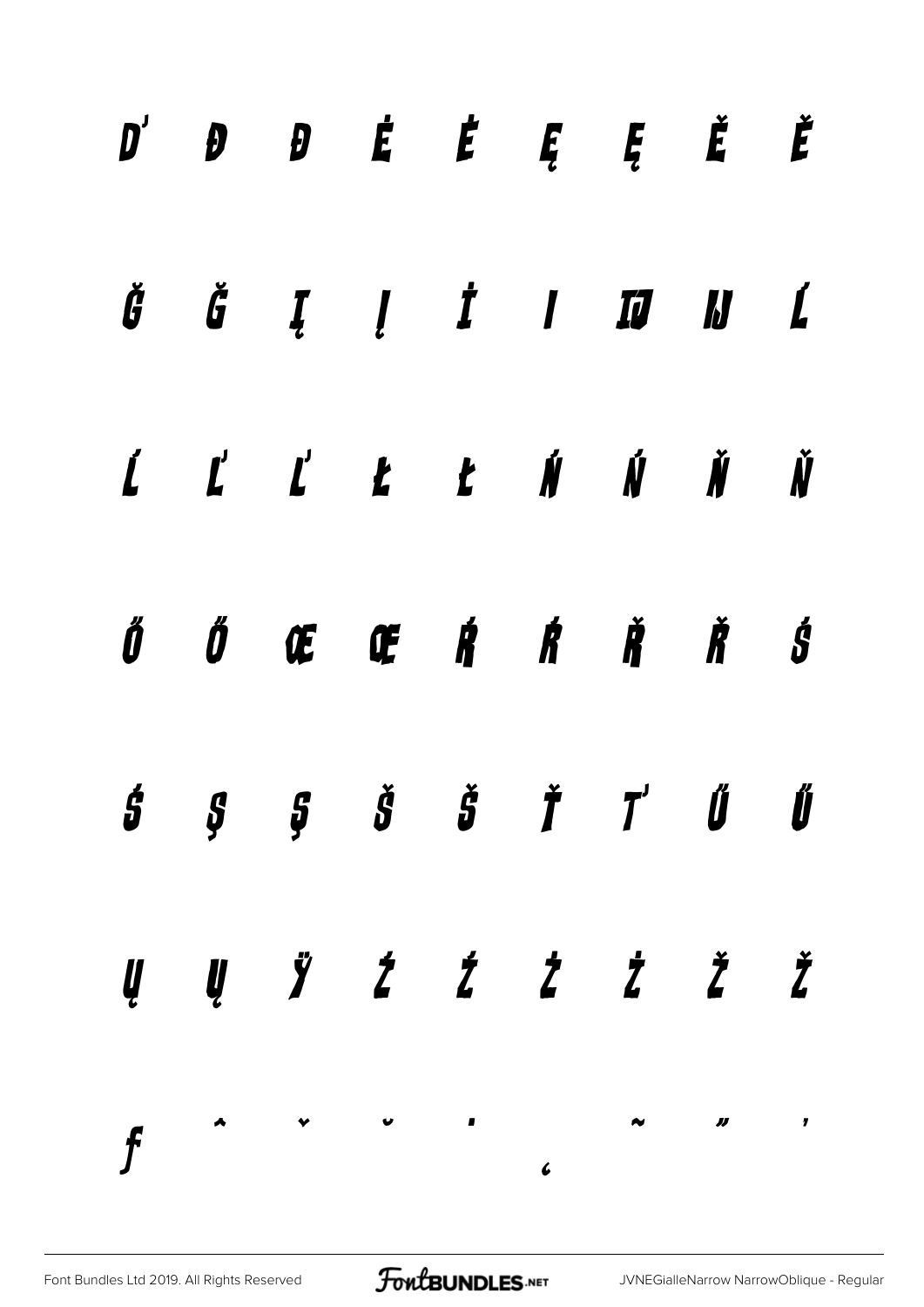|  |                            |  |  | $\acute{A}$ $\acute{E}$ $\acute{H}$ $\acute{I}$ $\acute{O}$ $\acute{Y}$ $\acute{A}$ $\acute{B}$ $\acute{A}$ |            |
|--|----------------------------|--|--|-------------------------------------------------------------------------------------------------------------|------------|
|  |                            |  |  | $E$ $Z$ $H$ $\theta$ $I$ $K$ $\Lambda$ $M$ $N$                                                              |            |
|  |                            |  |  | $0$ $\pi$ $\pi$ $\gamma$ $\phi$ $\chi$ $\Omega$ $\ddot{\pi}$                                                |            |
|  |                            |  |  | $\ddot{Y}$ $\acute{\epsilon}$ $\beta$ $\psi$ $\epsilon$ $\theta$ $\kappa$ $\lambda$ $\mu$                   |            |
|  | $V$ $P$ $T$ $\phi$ $X$ - - |  |  |                                                                                                             | $\sqrt{1}$ |
|  |                            |  |  |                                                                                                             |            |
|  |                            |  |  | $\leftarrow$ $\leftarrow$ $\leftarrow$ $\leftarrow$ $\leftarrow$ $I$ $I$ $I$ $I$ $I$ $I$ $I$                |            |

[Font Bundles Ltd 2019. All Rights Reserved](https://fontbundles.net/) **FoutBUNDLES.NET** [JVNEGialleNarrow NarrowOblique - Regular](https://fontbundles.net/)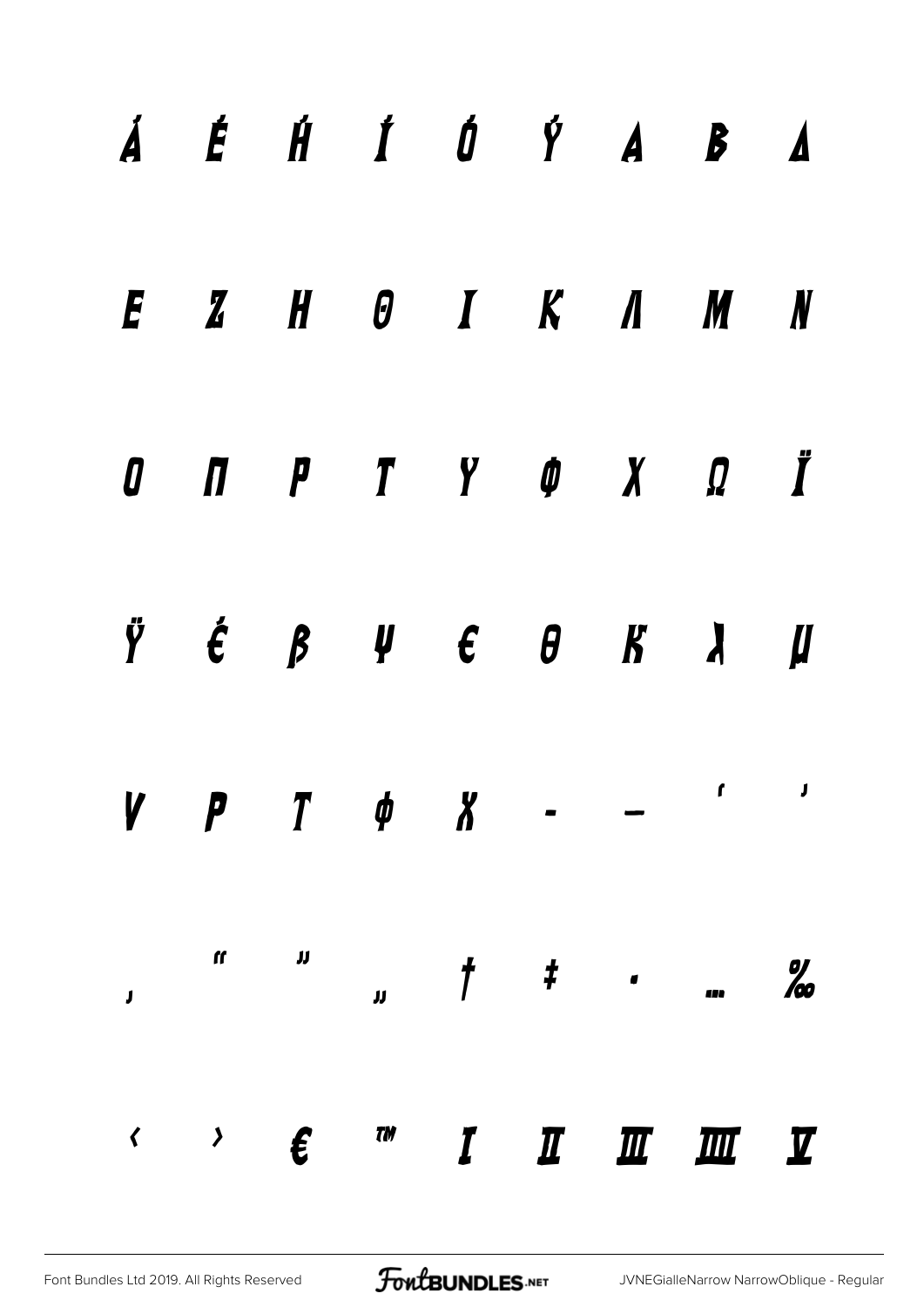#### Ⅵ Ⅶ Ⅷ Ⅸ Ⅹ Ⅺ Ⅻ Ⅼ Ⅽ

 $K$  **e**  $R$   $\odot$   $R$   $\pi$ 

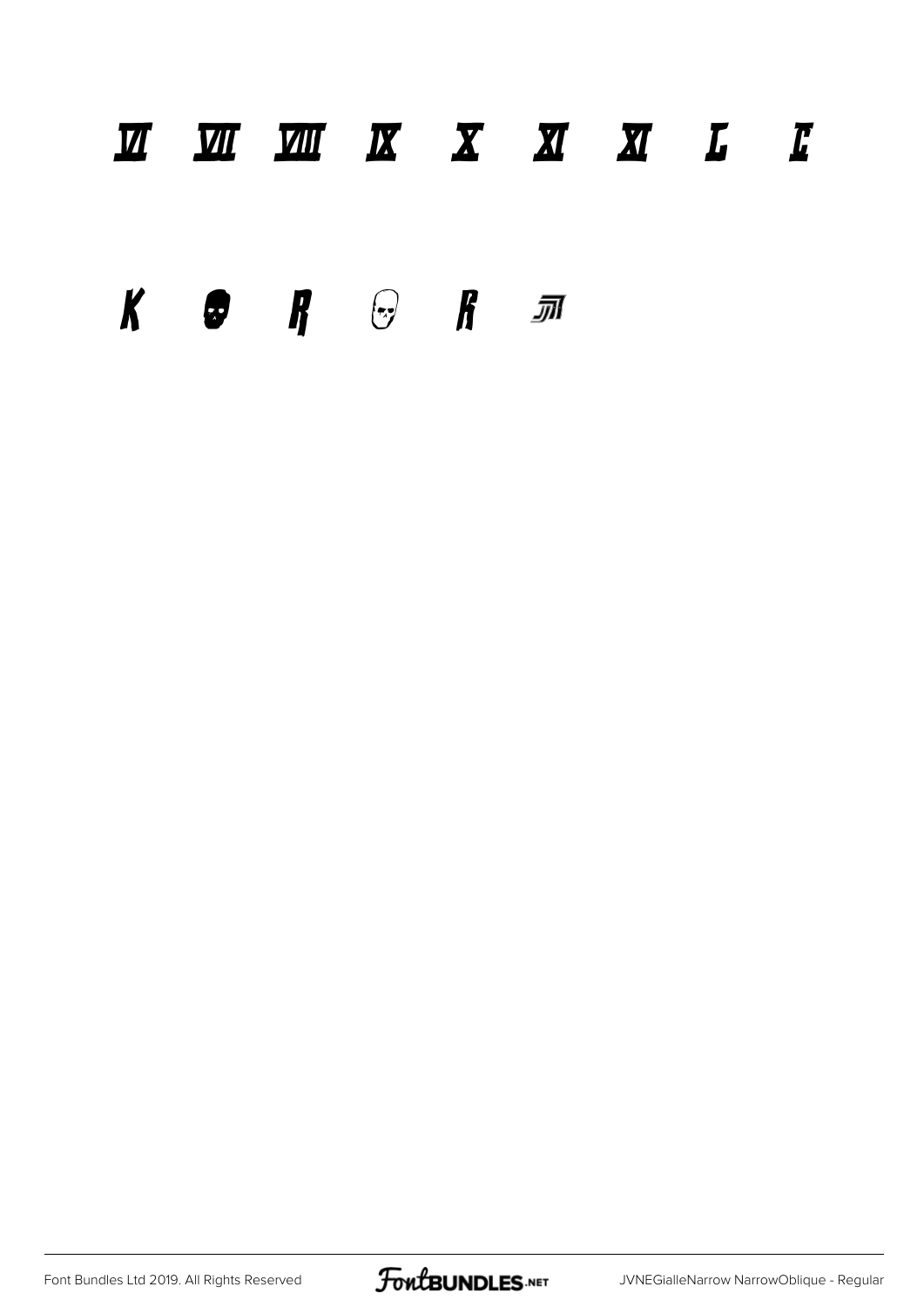#### JVNEGialleWide Wide - Regular

**Uppercase Characters** 

# ABCDEFGHIJKLMNOP ORSTUVWXYZ

Lowercase Characters

# ABCDEFGHIJKLMNOPQ RSTUVWXYZ

Numbers

#### 0123456789

Punctuation and Symbols

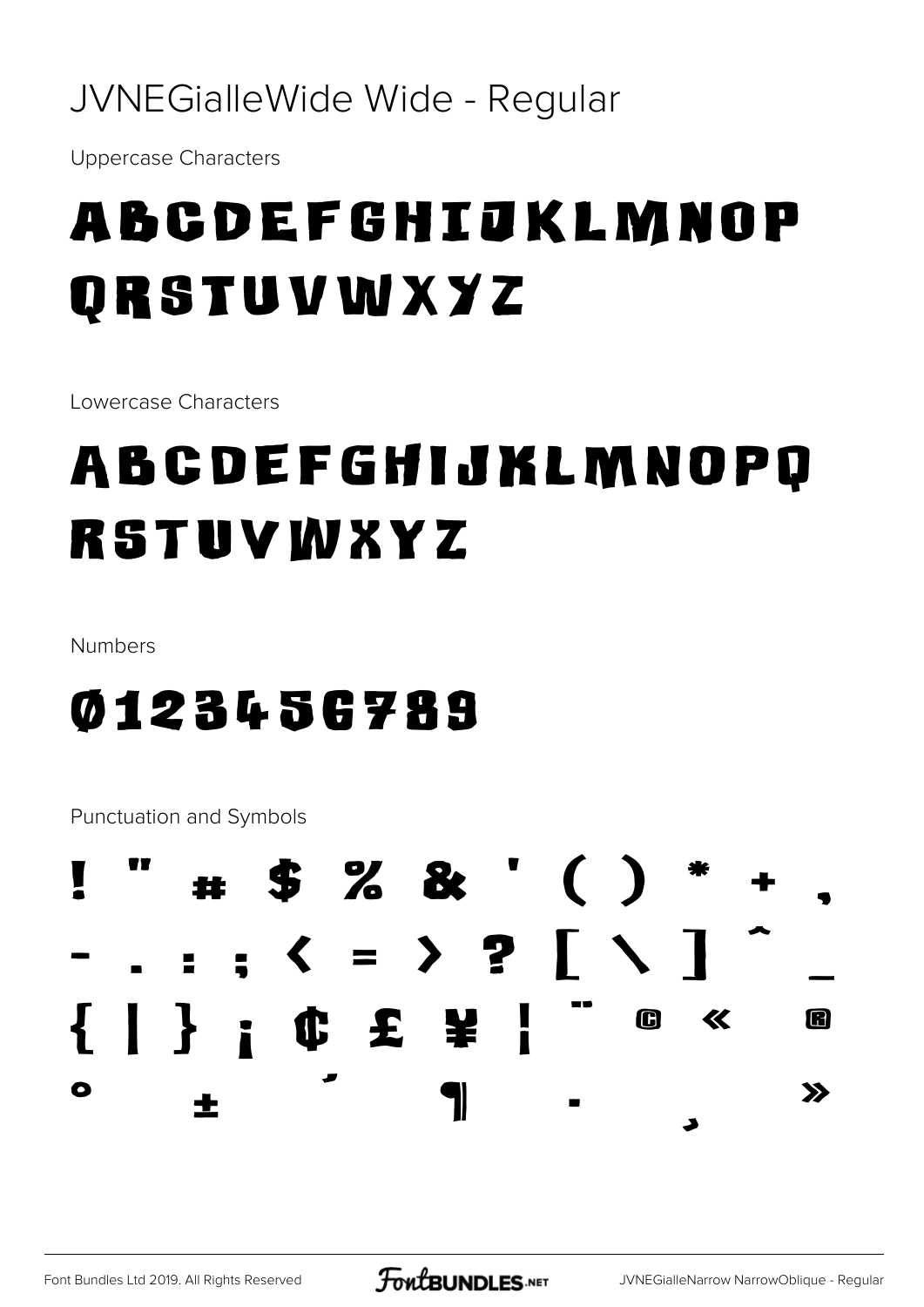All Other Glyphs

### À Á Â Ã Ä Å Æ Ç È

### É Ê Ë Ì Í Î Ï Ð Ñ

#### Ò Ó Ô Õ Ö × Ø Ù Ú

#### Û Ü Ý Þ ß à á â ã

# ä å æ ç è é ê ë ì í î ï ñ ò ó ô õ ö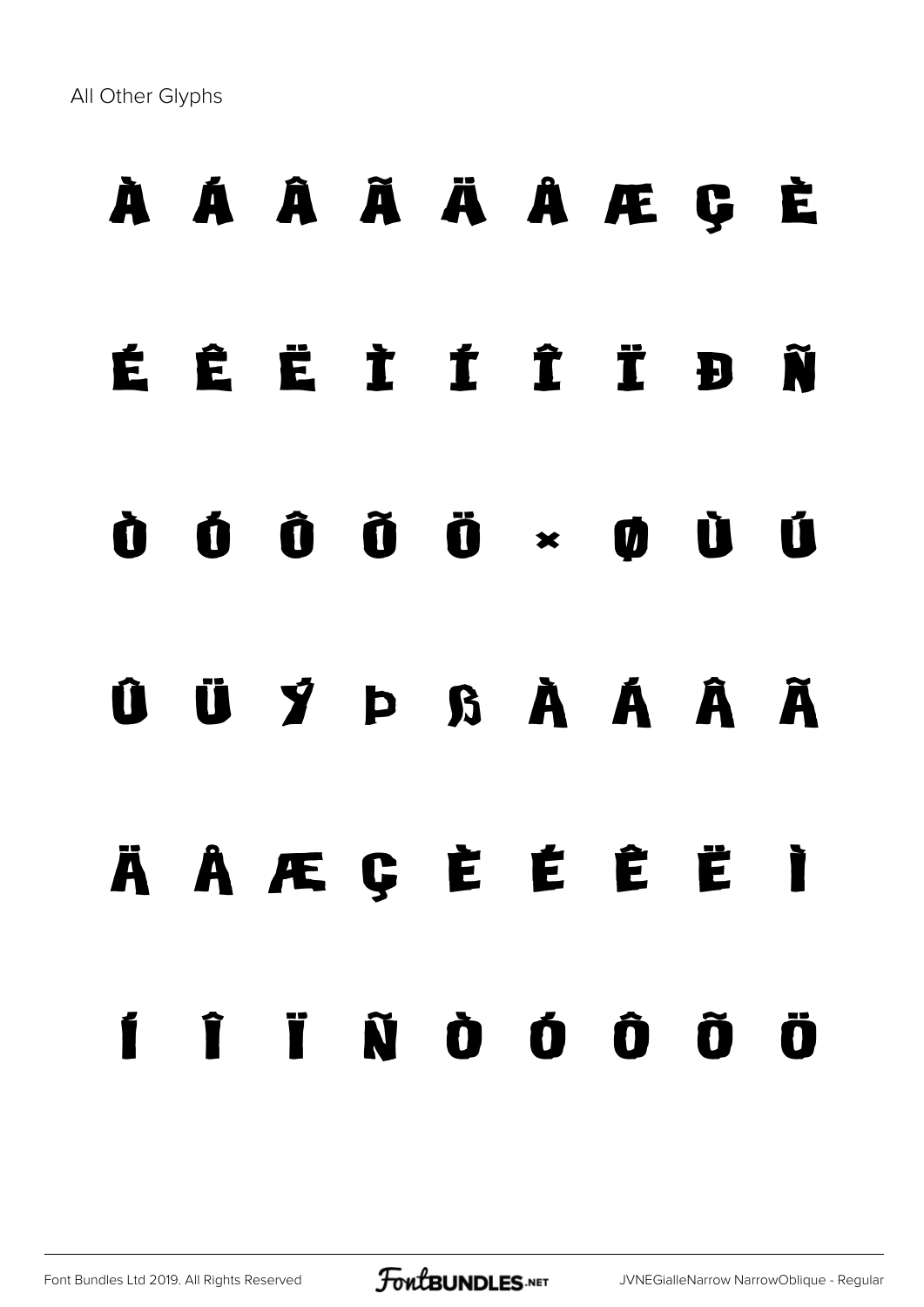# $\div$  0 Ù Ú Ú Û Ü Ý Þ Ÿ

#### Ă ă Ą ą Ć ć Č č Ď

#### ď Đ đ Ė ė Ę ę Ě ě

#### Ğ Ğ Į Į İ I IJ N Ĺ

# ĺ Ľ ľ Ł ł Ń ń Ň ň

# Ő Ő Œ Œ Ŕ Ŕ Ř Ř Ś ś Ş ş Š š Ť ť Ű ű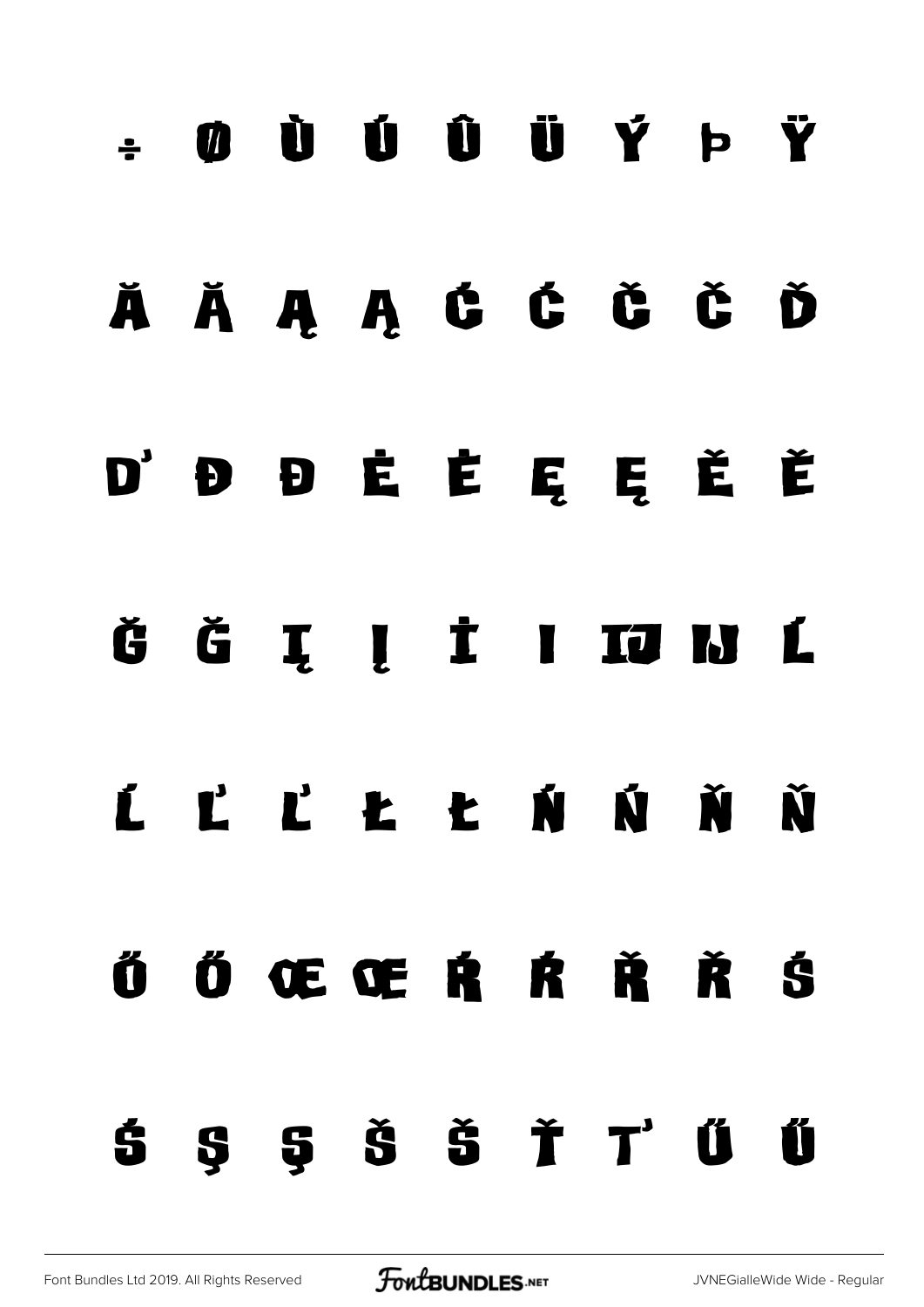|                                                                                            |  |  | Ų Ų Ÿ Ź Ź Ż Ż Ž Ž |  |
|--------------------------------------------------------------------------------------------|--|--|-------------------|--|
|                                                                                            |  |  | $f \sim 10^{-10}$ |  |
|                                                                                            |  |  | Á É HÍ Ó Ý A B A  |  |
|                                                                                            |  |  | EZHOIKAMN         |  |
|                                                                                            |  |  | O N P T Y O X Q Ï |  |
|                                                                                            |  |  | ŸÉ B V E B K X U  |  |
| $\mathbf{V} \quad \mathbf{P} \quad \mathbf{T} \quad \Phi \quad \mathbf{X} \quad - \quad -$ |  |  |                   |  |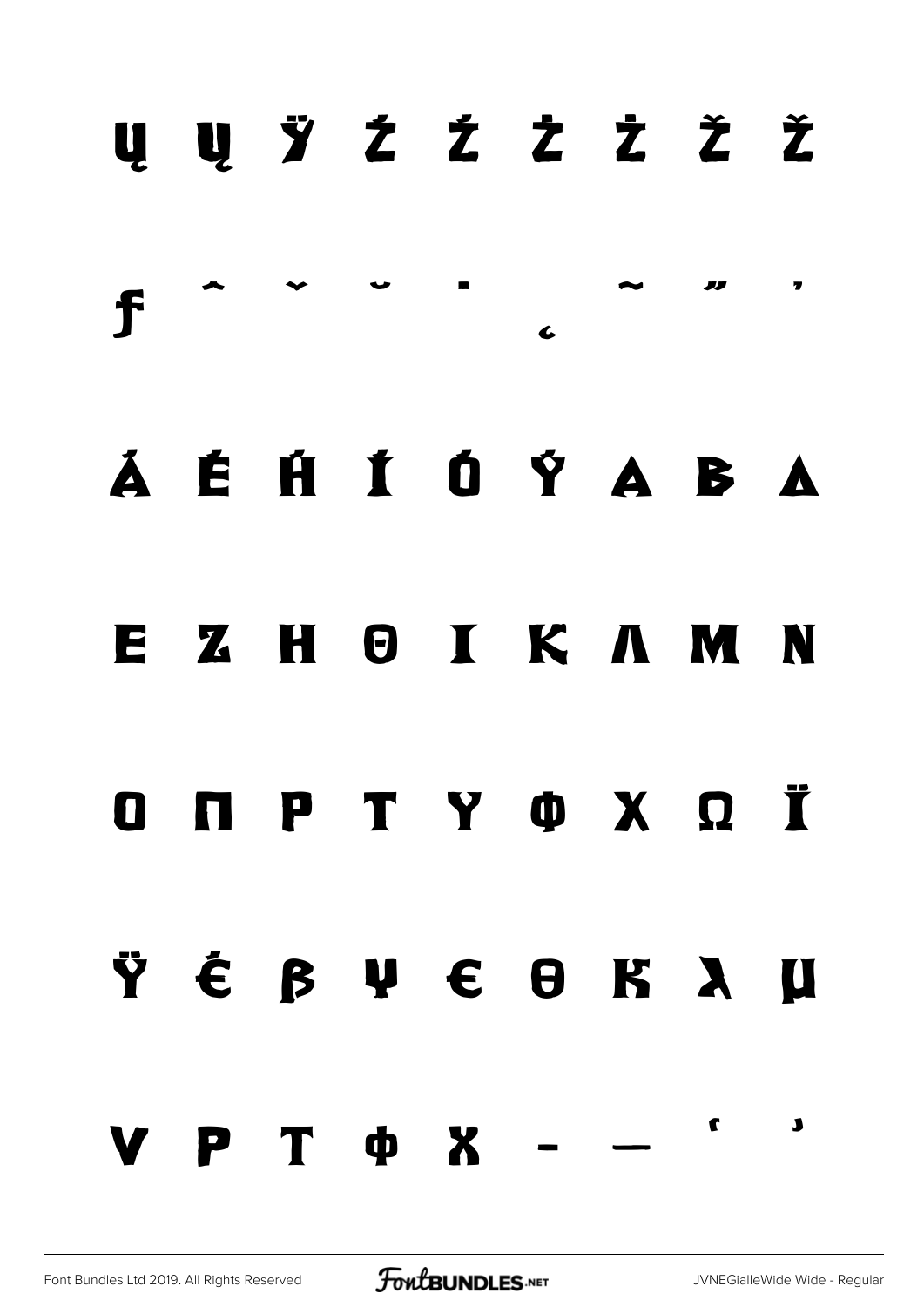

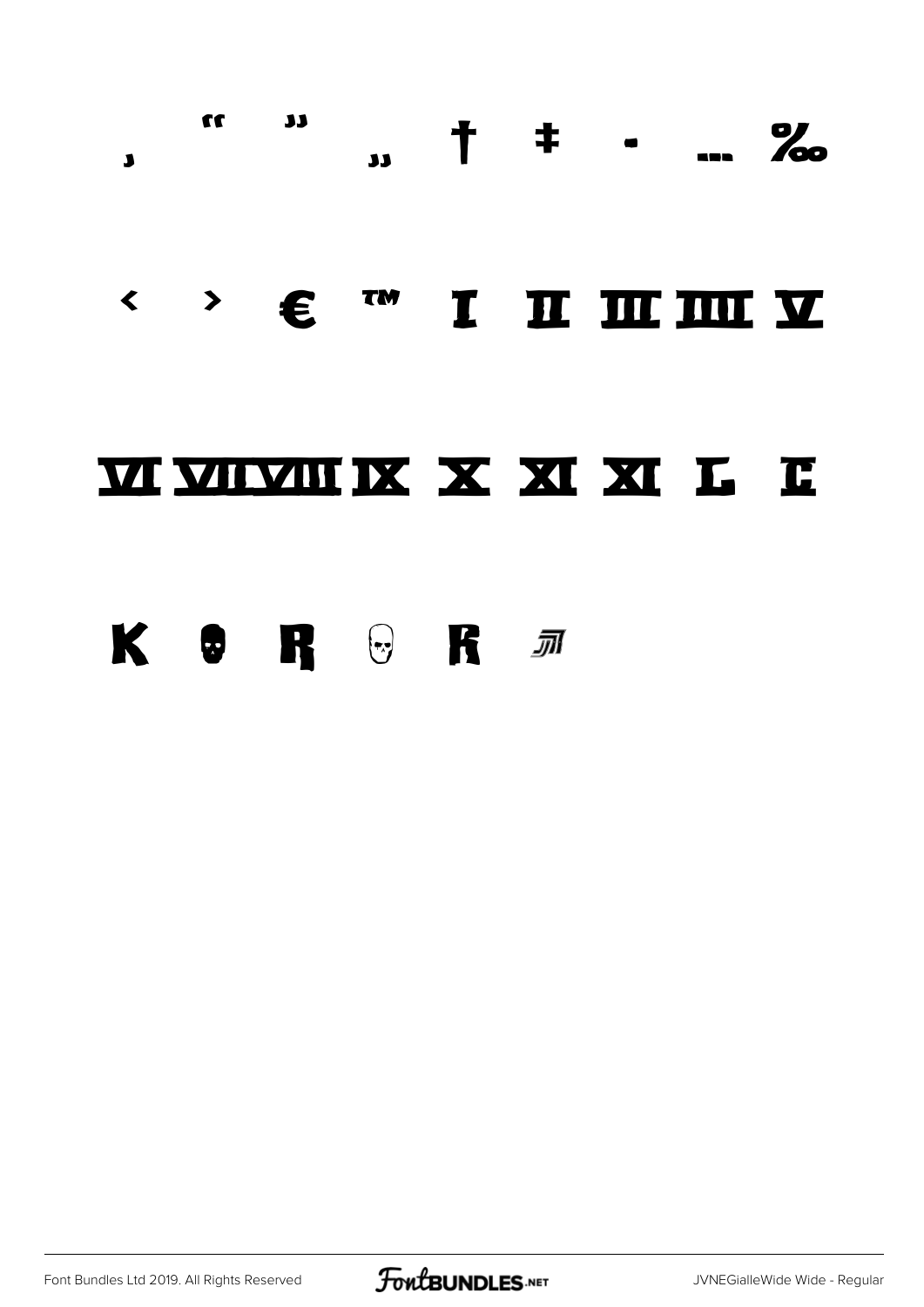JVNEGialleWide WideOblique - Regular

**Uppercase Characters** 

# ABCDEFGHIJKLMNOP ORSTUVWXYZ

Lowercase Characters

### ABCDEFGHIJKLMNOPQ RSTUVWXYZ

Numbers

#### *0123456789*

Punctuation and Symbols

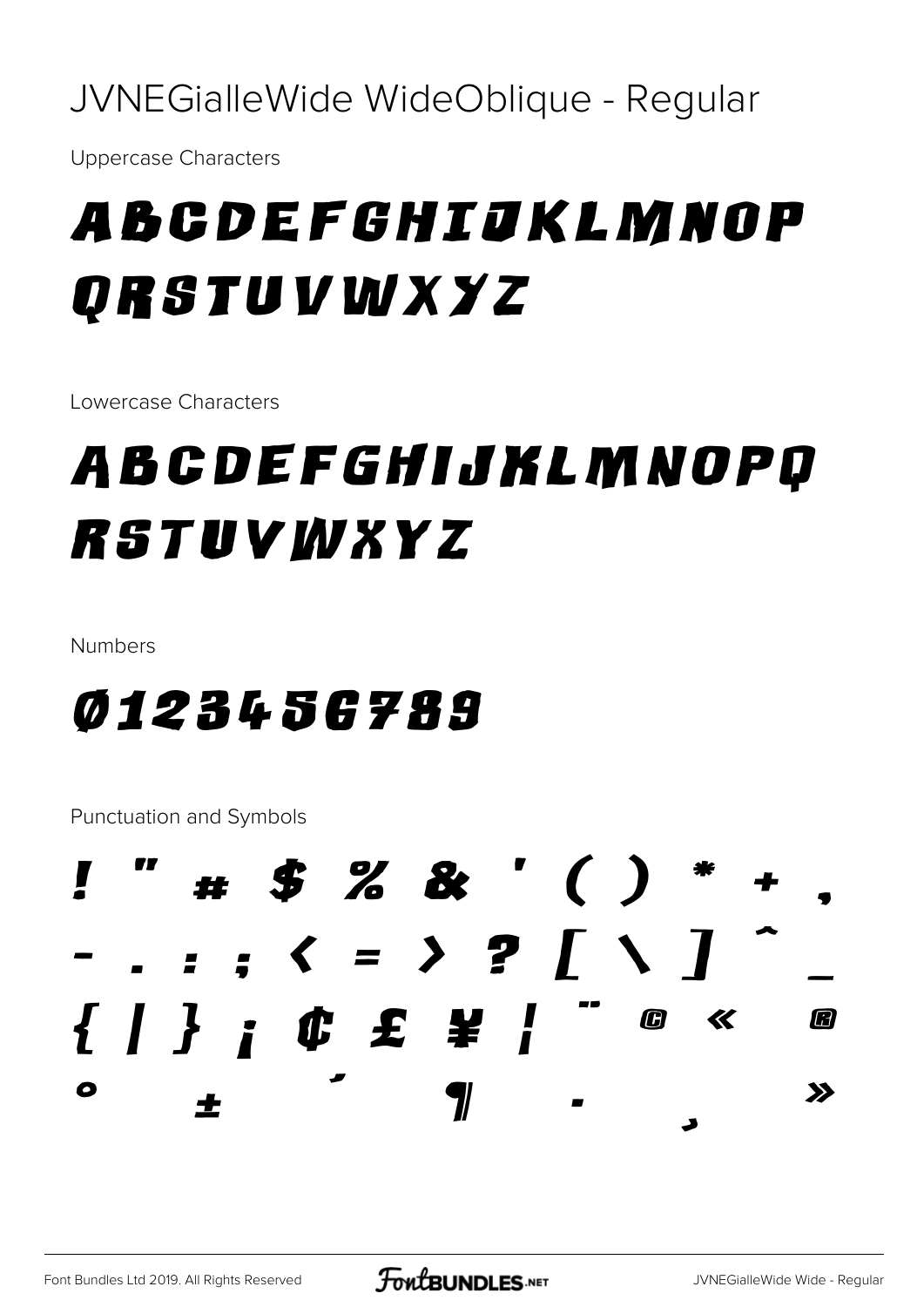All Other Glyphs

# À Á Â Ã Ä Å Æ Ç È

# É Ê Ë Ì Í Î Ï Ð Ñ

#### Ò Ó Ô Õ Ö × Ø Ù Ú

### Û Ü Ý Þ ß à á â ã

# ä å æ ç è é ê ë ì í î ï ñ ò ó ô õ ö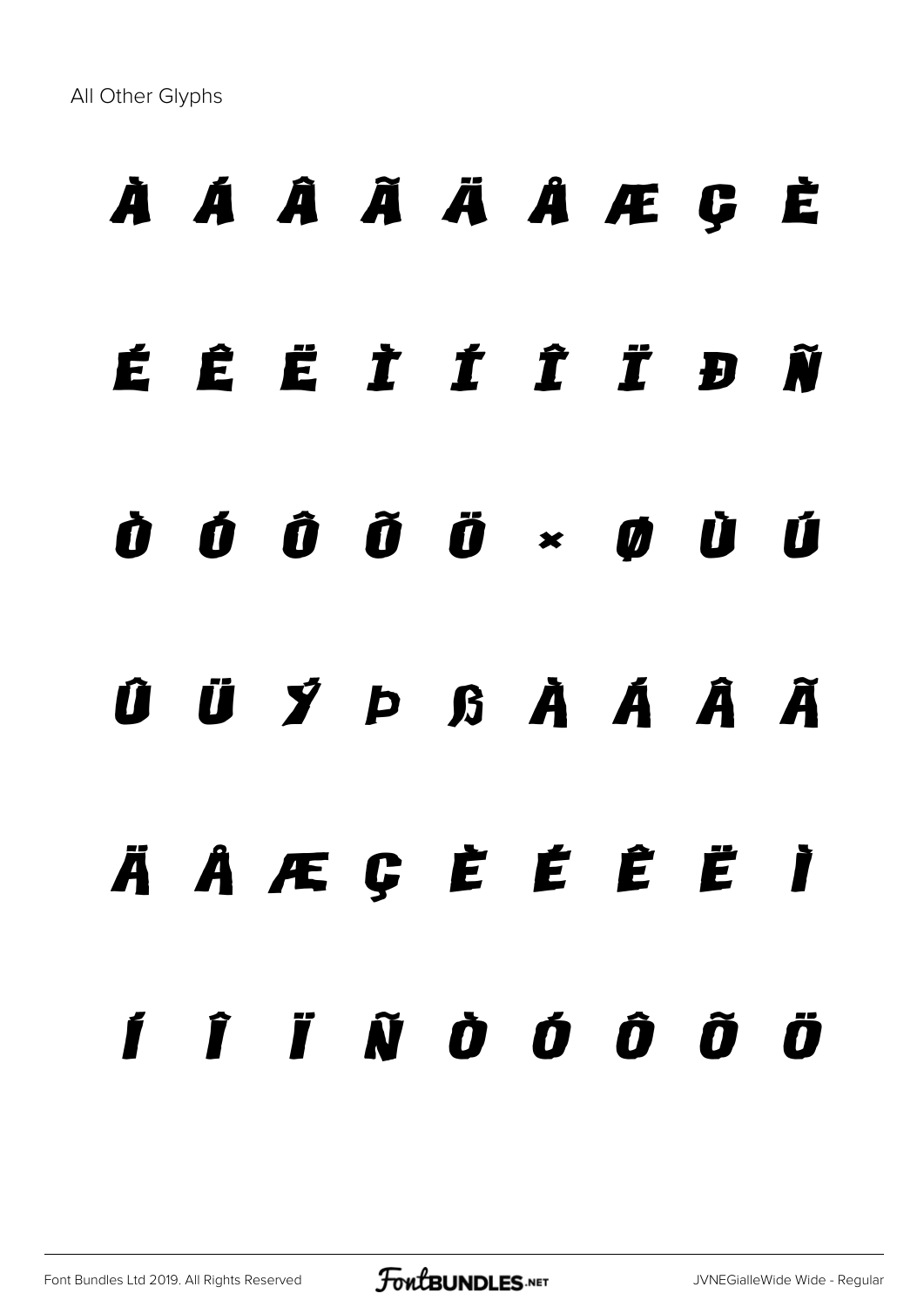# ÷ ø ù ú û ü ý þ ÿ

#### Ă ă Ą ą Ć ć Č č Ď

#### ď Đ đ Ė ė Ę ę Ě ě

## ĞĞI Į İ I TJ IJ L

# ĺ Ľ ľ Ł ł Ń ń Ň ň

# Ő Ő Œ Œ Ŕ Ŕ Ř Ř Ś

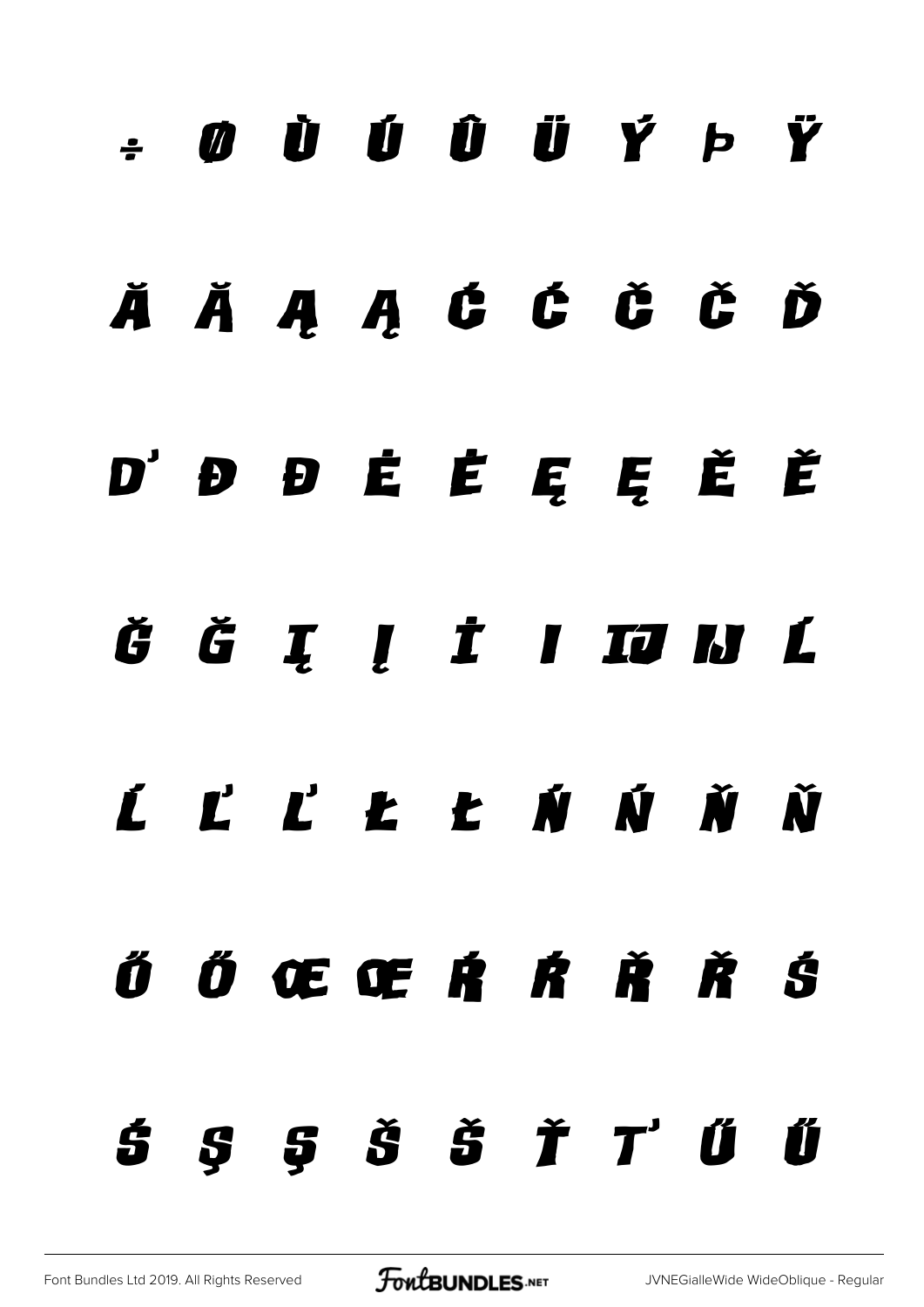|  |                  |  |  | U U Ÿ Ź Ź Ż Ż Ž Ž |  |
|--|------------------|--|--|-------------------|--|
|  |                  |  |  |                   |  |
|  |                  |  |  | Á É HÍ Ó Ý A B A  |  |
|  |                  |  |  | EZHOIKAMN         |  |
|  |                  |  |  | O N P T Y O X Q Ï |  |
|  |                  |  |  | Ÿ É β V € Θ K λ µ |  |
|  | $V P T \phi X -$ |  |  |                   |  |